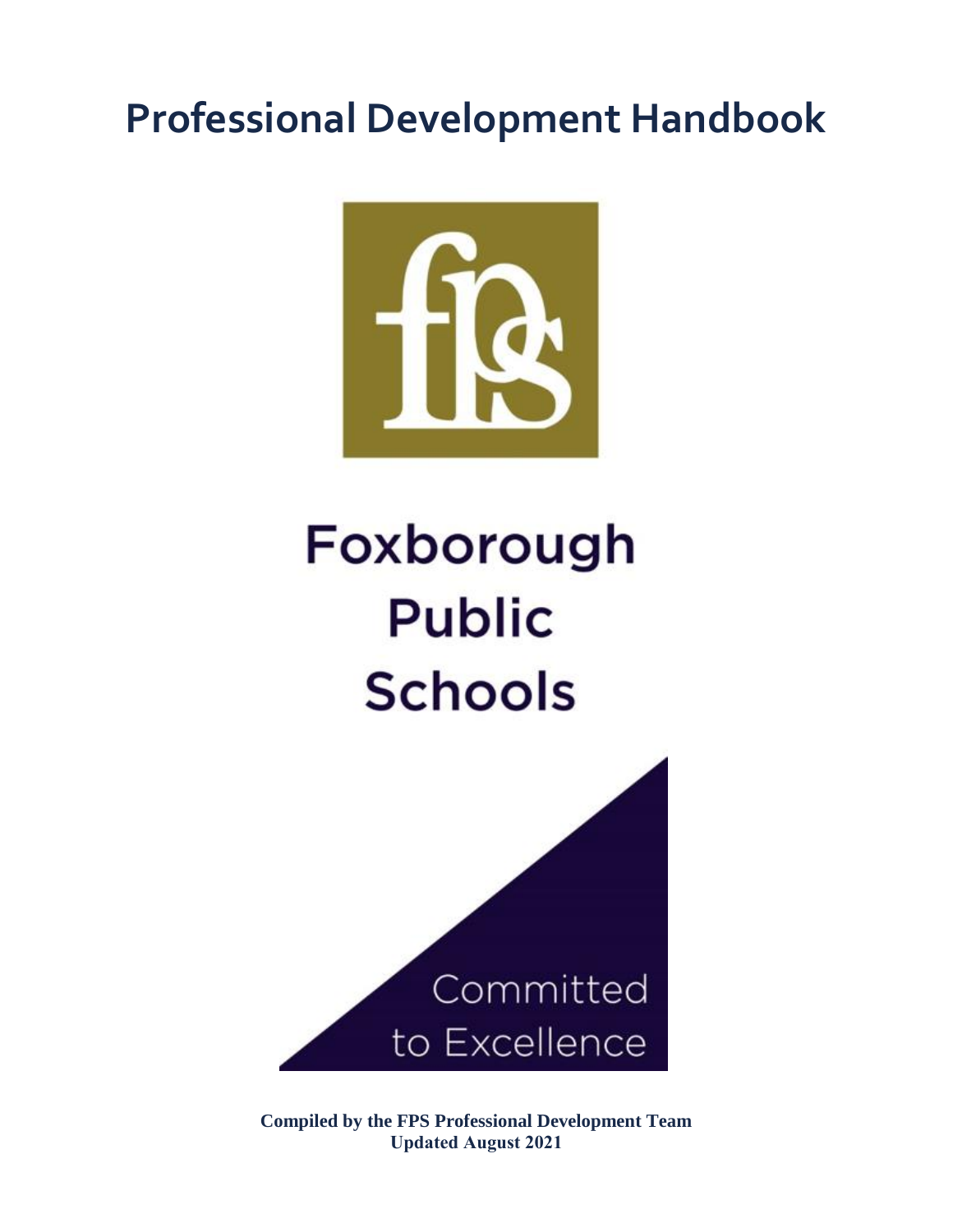### **SCHOOL COMMITTEE MEMBERS**

Rob Canfield, Chair Brent Ruter, Vice Chair Richard Pearson Michelle Raymond Sarah LiDonni

### **ADMINISTRATION**

Amy A. Berdos, Ed.D. Superintendent of Schools

Alison Mello, Ed. D. Assistant Superintendent

William F. Yukna School Business Administrator

Cory Mikolazyk Director of Special Education

It is the policy of the Foxborough Public Schools not to discriminate on the basis of race, sex, gender identity, color, religion, national origin, age or handicap in its educational programs, services, activities, or employment practices as required by Chapter 151B of the General Laws of 1947; Chapter 662 of the Acts of 1971, Massachusetts General Laws; Title IX of the 1972 Education Amendments; and Section 504 of the Rehabilitation Act of 1973.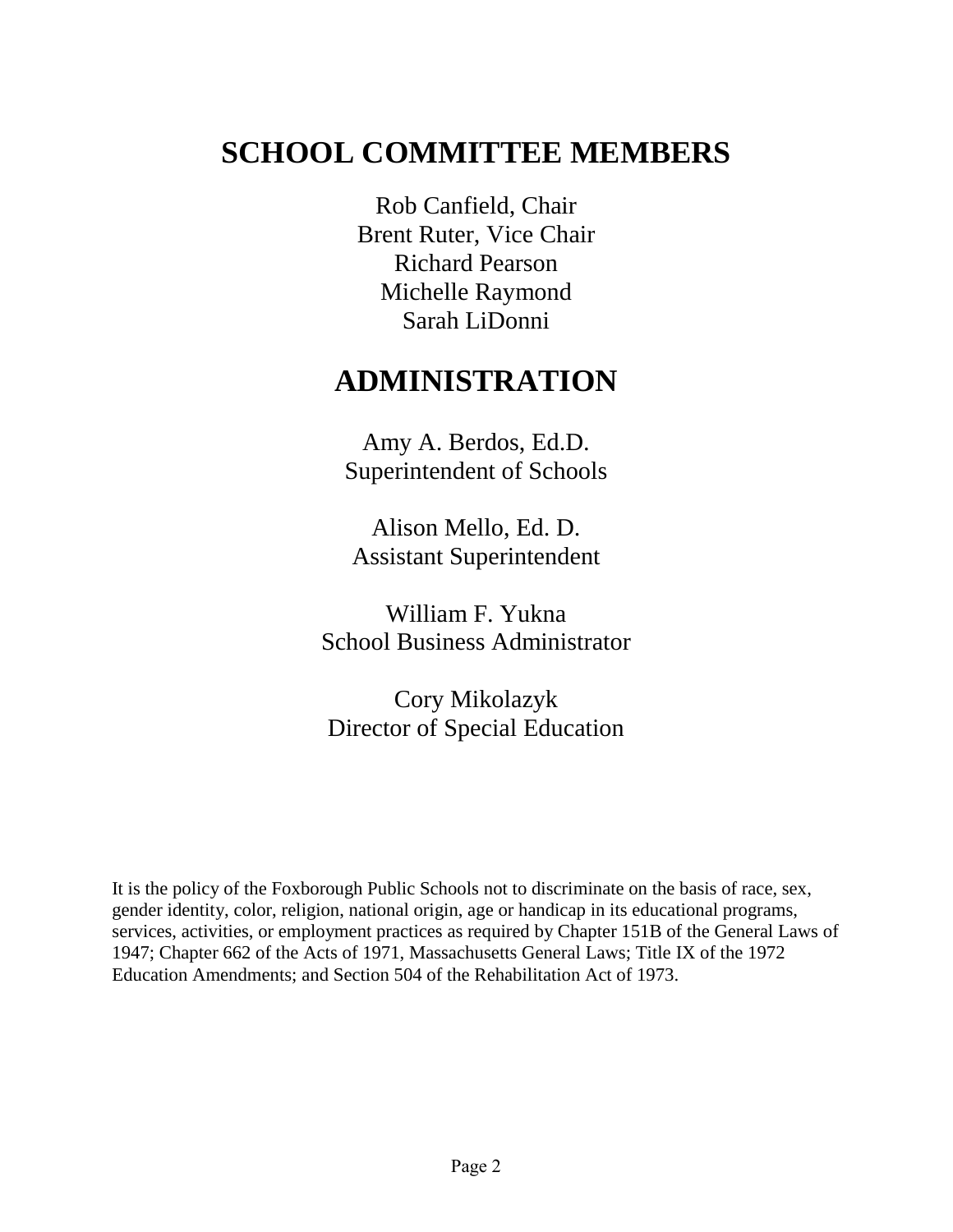### **Table of Contents**

|                                                                                       | $\overline{4}$ |
|---------------------------------------------------------------------------------------|----------------|
|                                                                                       | 5              |
| Professional Development Team Mission Statement and Priorities-------------------     | 6              |
|                                                                                       | 7              |
| Overview of Professional Development Opportunities ---------------------------------- | $8-9$          |
|                                                                                       | 10             |
|                                                                                       | 11             |
| Description of District wide Professional Development Opportunities----------------   | $12 - 15$      |
|                                                                                       | $16 - 23$      |
|                                                                                       | 24             |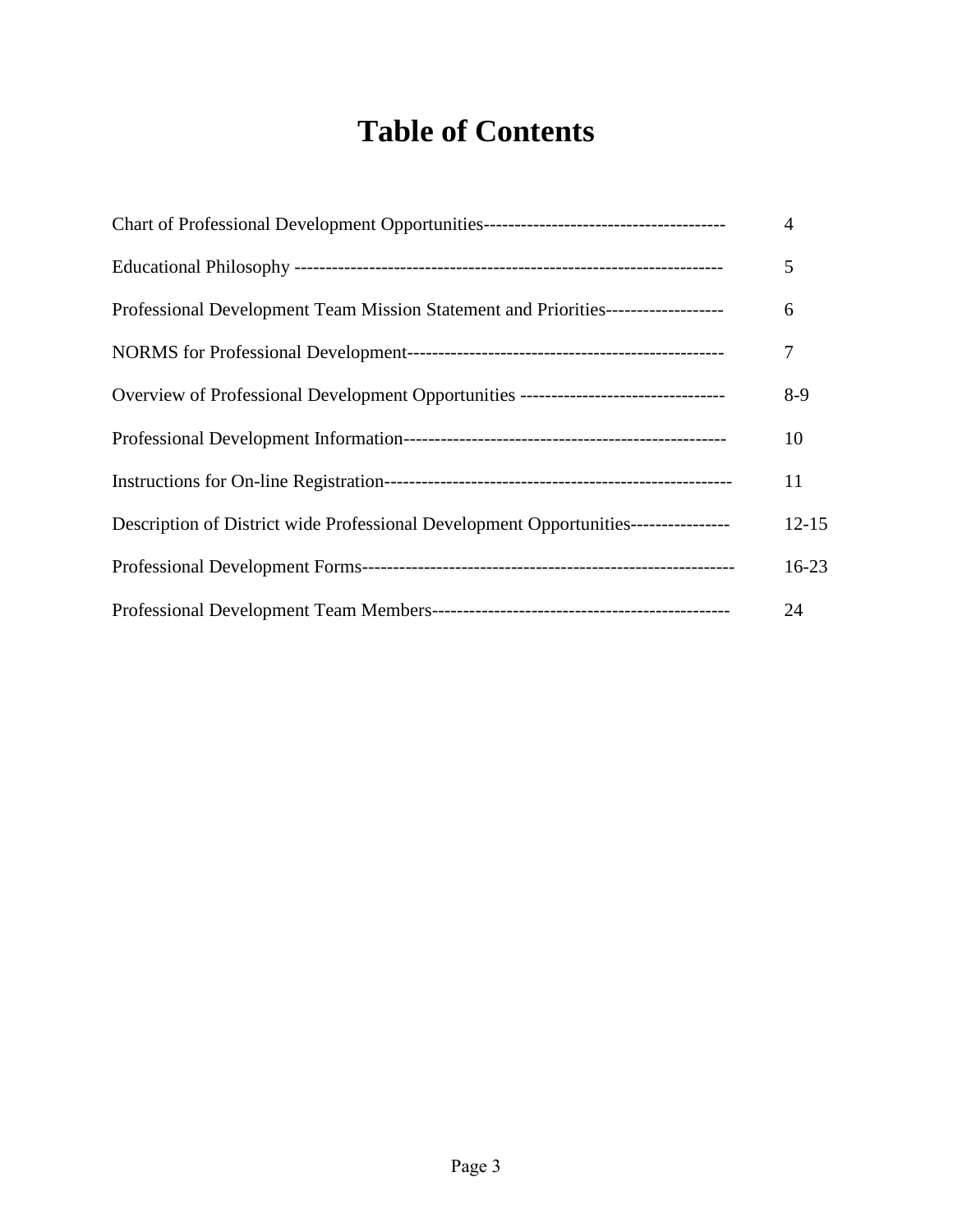

#### Guidelines for Certificates of Attendance & PDP's

@= Certificate of Attendance… given if training session is <10 hrs. A certificate of attendance will contain a designation of 1-9 hours. These certificates should be collected and organized by content, topic or strand. When 10 or more are accumulated under a particular topic, teachers may bundle them together and use them for recertification purposes.

- ¶ = PDPs…………………….. given if training session is > 10 hrs, 1 hour  $= 1$  PDP
- © = College Credit………….. College Credit & PDPs determined by college or university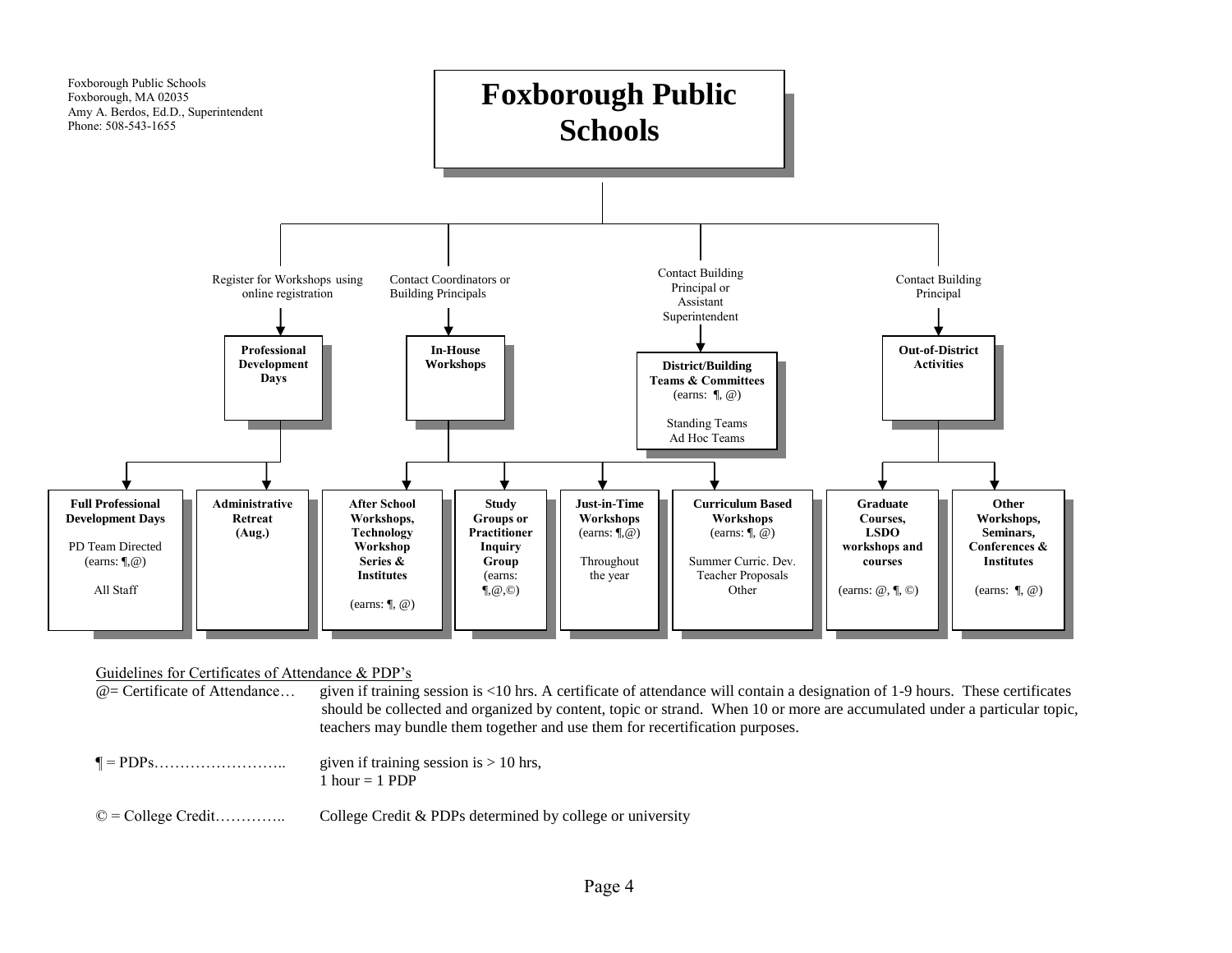### **Educational Philosophy**

#### **The Foxborough Public School District describes its educational philosophy through its core values, mission, and vision.**

Core Values:

- Challenging and innovative educational experiences promote academic excellence by meeting the needs of students in ways that engage them in their learning.
- $\bullet$  A safe, supportive, and collaborative environment fosters positive attitudes among students and school staff.
- Respect for the diversity and dignity of individuals and cultures enriches learning and supports the development of responsible citizenship.
- Ensuring a quality education, cultivated by ongoing communication and shared resources among parents, teachers, town organizations, and residents, is the responsibility of the entire community.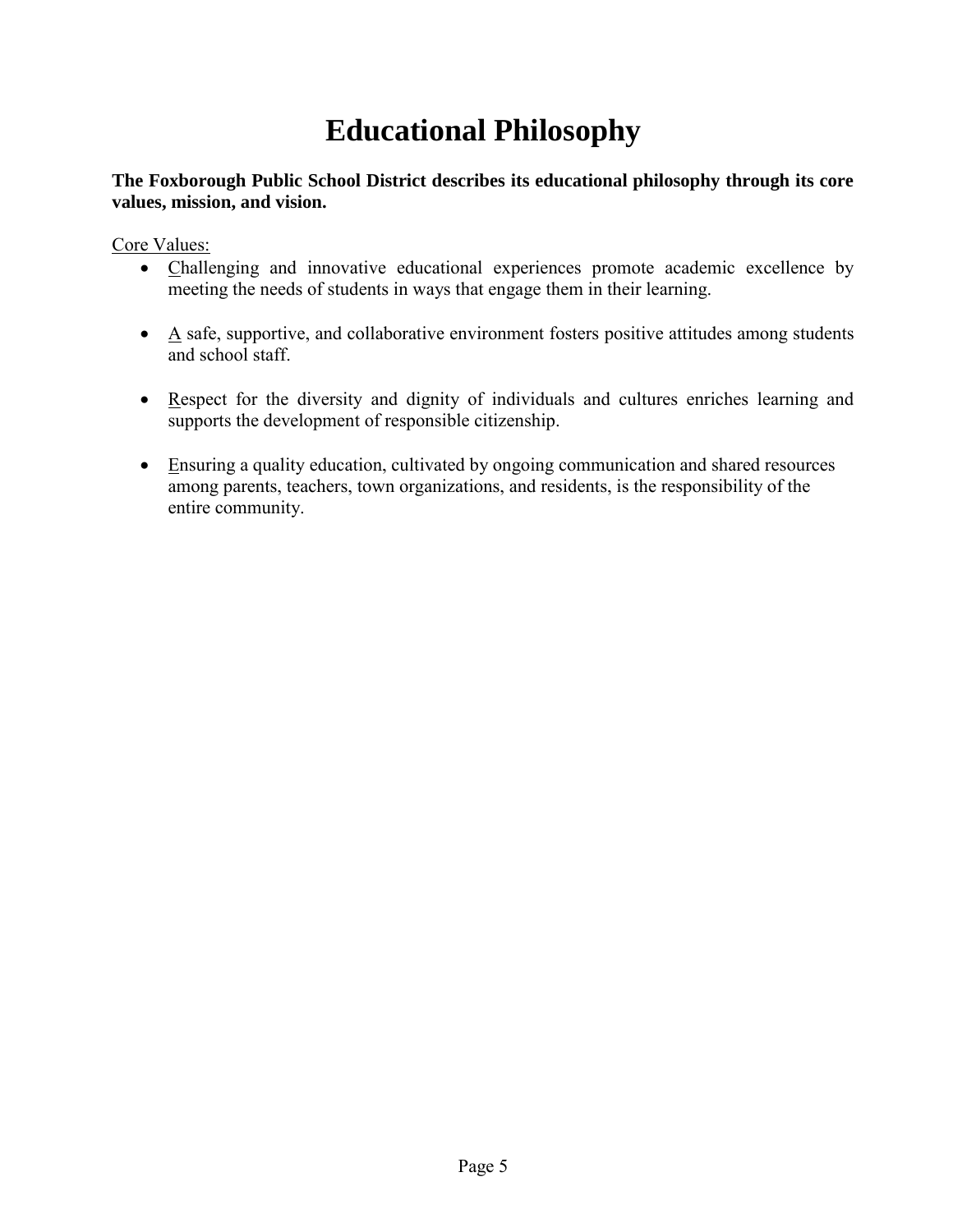### **Professional Development Team Vision, Mission Statement, and Priorities**

### **Professional Development Team Vision**

Empower Educators to engage in deep learning that maximizes student growth and outcomes.

### **Professional Development Team Mission Statement**

In order to maximize student growth and outcomes, the Foxborough Public Schools Professional Development Team will provide targeted opportunities for all staff members to improve professional practice; to learn through collaboration and collective inquiry; and to maintain currency with the latest research in education.

### **District Priorities for Professional Development**

Professional development programming is designed to support teachers in meeting their individual professional development goals as well as the following district-wide goals:

- Provide challenging educational experiences to meet the needs of all learners through differentiated instruction and opportunities for enrichment
- Implement Response to Intervention strategies, assessments, and monitoring processes
- Utilize data from formal and informal common assessments to support instructional improvement and monitor individual student progress
	- o Informal assessments such as Developmental Reading Assessments, district benchmarks, formative assessments using Illuminate, Freckle, Lexia, writing prompts, mid-year and final exams
	- o Formal assessments such as MCAS 2.0, SAT, ACT, and AP test results
- Use Professional Learning Communities and other collaborative structures and protocols to examine student work, share best practices, and increase professional knowledge and content expertise
- Incorporate technology into the curriculum to enrich students' educational experiences
- Provide students with opportunities to acquire  $21<sup>st</sup>$  century skills: critical thinking, communication, collaboration, and creativity/problem solving
- Encourage all staff to acquire teaching and learning expertise in the areas of the "core" courses": Responsive Classroom, Differentiated Instruction and UDL (Universal Design for Learning; Technology Integration; The Impact of Trauma on Learning; and Sheltered English Immersion for limited English proficient students.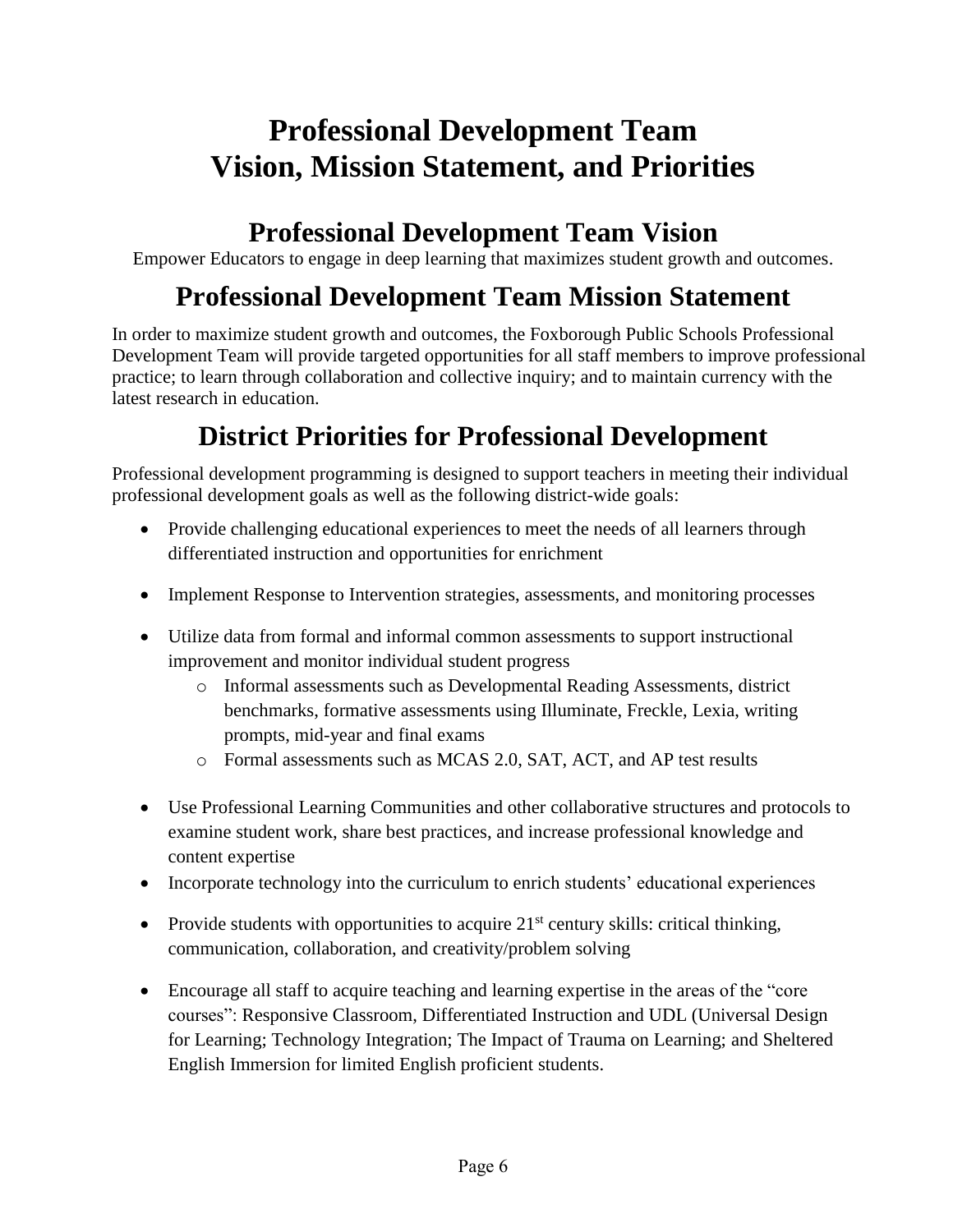

7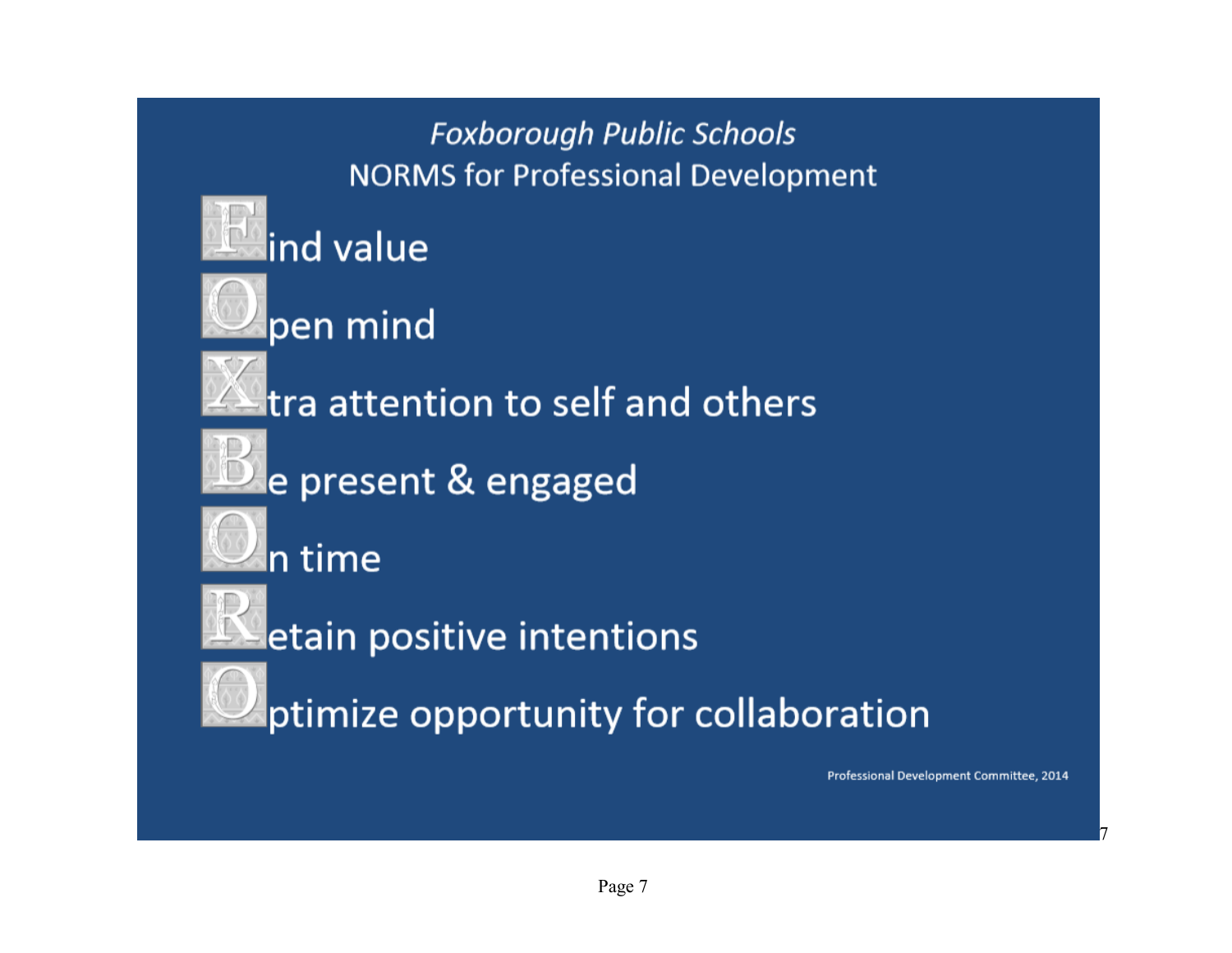### **Overview of Professional Development Opportunities**

 **The Foxborough Public School District offers a comprehensive program of learning opportunities designed to meet the needs of all professionals as well as support staff. These opportunities are organized by the following four categories:** 

#### **Staff Development Days (5 total)**

- Superintendent's Day (1)
- Professional Development Team Directed Days (4)

The Superintendent plans and organizes one of the professional development days for orientation of all staff at the beginning of the school year. The remaining four staff development days are coordinated by the Professional Development Team, which organizes workshops aligned with the district's goals and objectives. Workshops are presented by outside consultants and district staff. Participants evaluate each workshop; and results are analyzed by the team and shared with the staff.

#### **In-House Workshops/Courses/Activities**

- Content specific college courses (LSDO, and on-site courses) for PDPs and/or graduate credit
- Technology Workshops
- Just-in-Time Workshops (workshops offered throughout the year)
- **Study Groups**
- Curriculum Review
- Curriculum Development
- **Mentoring**

A large variety of workshops are offered within the district, after school, and during the summer. The topics are aligned with goals of the district, requirements of the administration, and requests submitted by staff.

#### **District-Based Teams and Committees**

- Professional Development Team
- District Innovation Team
- District-wide Crisis Team
- Curriculum Review Teams
- Curriculum Steering Committees (ELA, math, science, social studies)
- The Mentoring Program
- Strategic Planning Work Group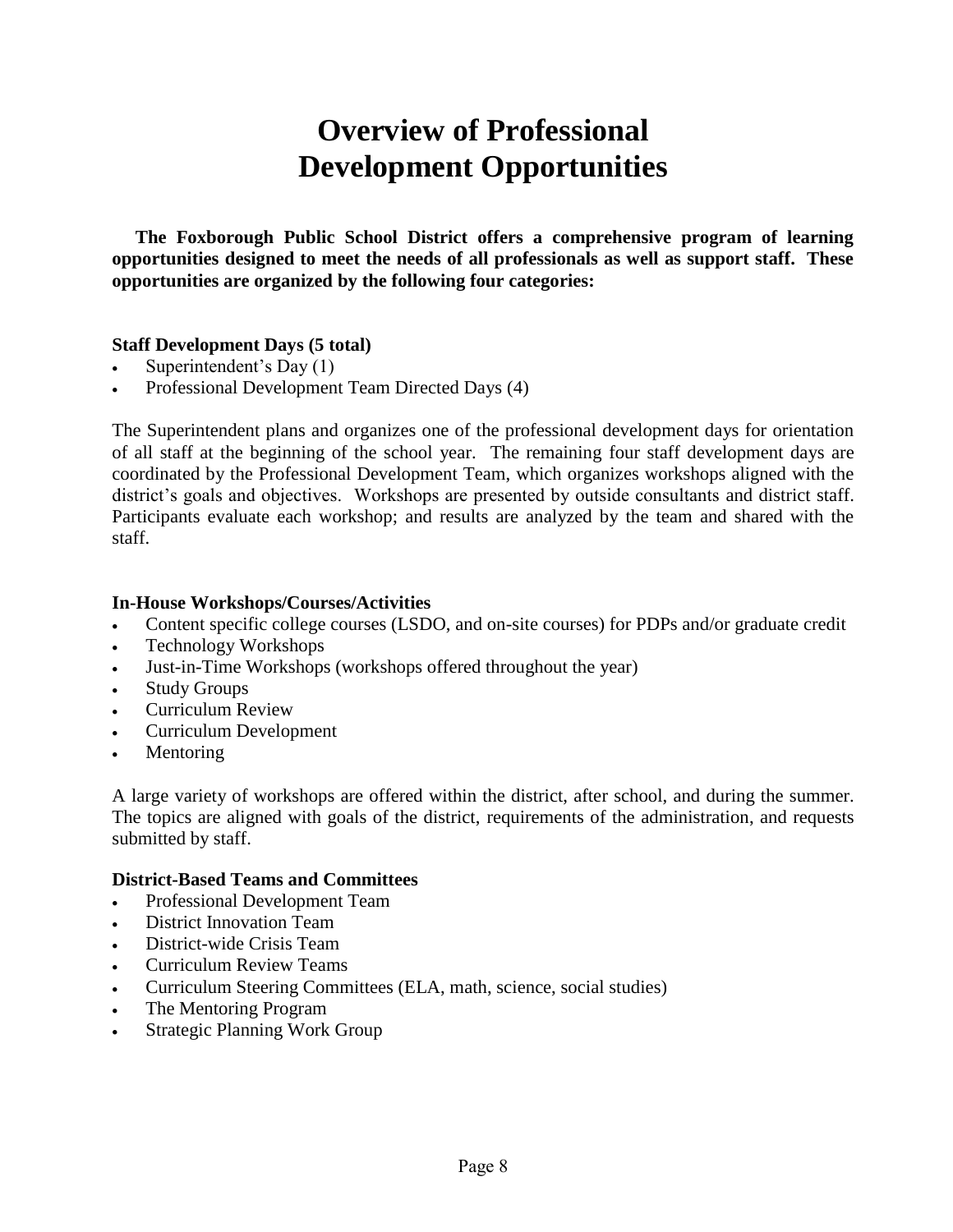#### **Building-Based Teams/Committees**

- School Council
- DCAP Teacher Assisted Team
- Building-Based Support Team
- Elementary School Parent Teacher Organizations
- Ahern Middle School Parent Advisory Council
- Special Education Parent Advisory Committee (SEPAC)

#### **Out of District Activities**

- Graduate courses LSDO/colleges/universities
- **Seminars**
- Workshops
- Conferences

Tuition reimbursement is available to all staff through the teachers' contract. Workshops, off-site conferences, and courses through Local Staff Development Opportunities (LSDO) are available to all staff members based on need and available funds. Teachers may take up to three classes per year for reimbursement. These may be one each semester and one in the summer or up to three in the summer. Educational Assistants may take up to two classes per year for reimbursement.

Semesters are based on the Foxborough Public School calendar and not by the individual college calendar. The current rate of reimbursement per course approved, determined by the contract is up to \$350.00 for teachers and \$1500.00 for educational assistants per course. **Prior approval from the Principal and Superintendent is needed for both credit and reimbursement**.

**Note:** Foxborough Public Schools is a registered provider of Professional Development Points (PDPs). District sponsored professional development activities of less than ten hours' duration earn staff *Certificates of Attendance*. These *Certificates of Attendanc*e may be linked by the individual teacher into PDP blocks of ten hours or more. PDP values for various activities can be found in the Recertification Guidelines for Massachusetts Educators. The guidelines can be downloaded from the Department of Education website [http://www.doe.mass.edu/recert/qa.html.](http://www.doe.mass.edu/recert/qa.html)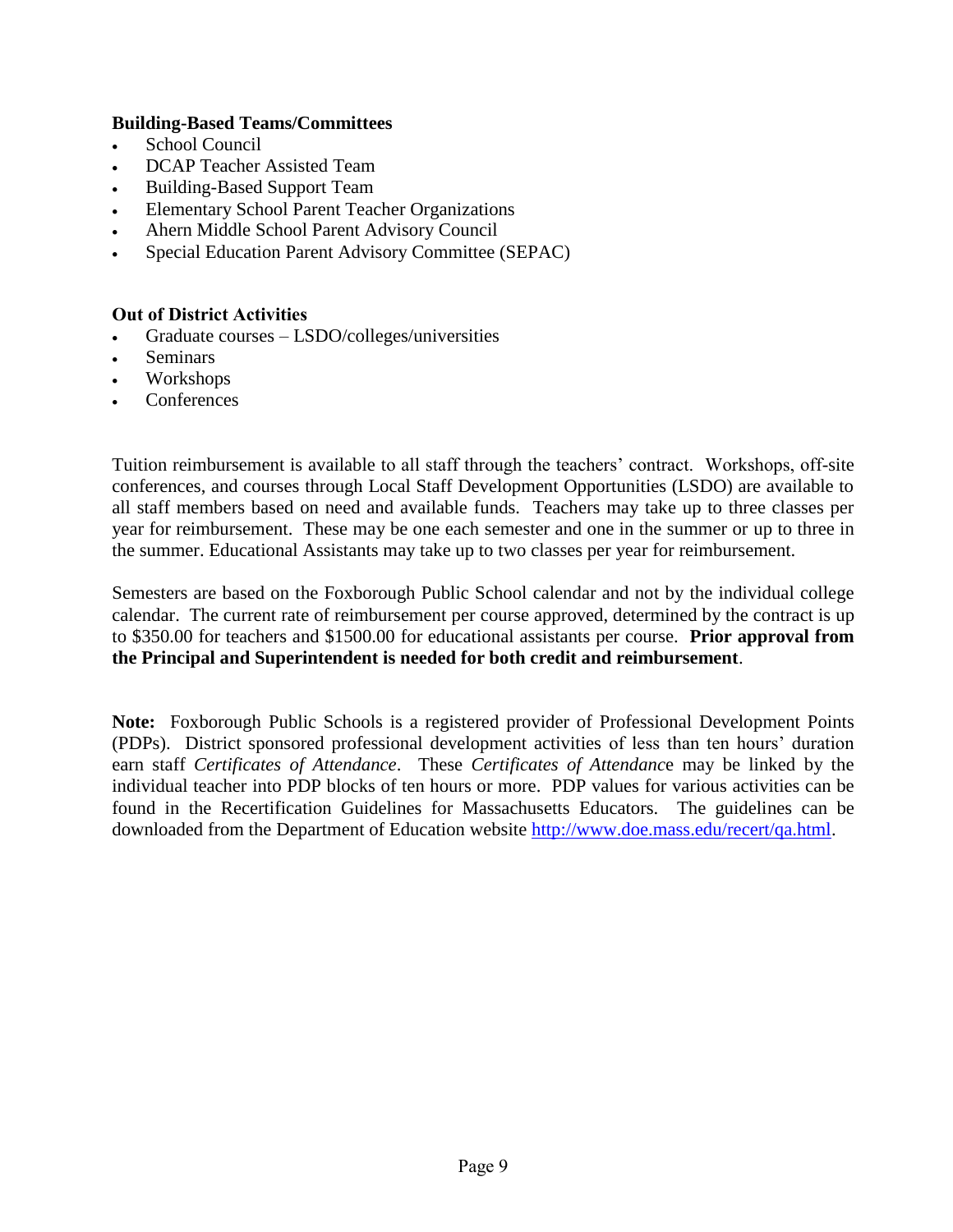### **Professional Development Information**

Each year there are five Professional Development Days, four of which are team directed and one which the superintendent will plan. These days will consist of a variety of workshop choices that include content and pedagogy.

The days will usually follow our standard timeframe of 8:00 a.m. - 2:30 p.m.

- $8:00$  a.m.  $-8:30$  a.m. Coffee and sign-in
- $8:30$  a.m.  $-11:00$  a.m. Morning workshops
- 11:00 a.m. 12:00 p.m. Lunch
- $12:00 \text{ p.m.} 2:30 \text{ p.m.}$  Afternoon workshops

Staff attendance is **required** for the full professional development day, 8:30 a.m. - 2:30 p.m. *In the event of a personal emergency or illness, you should notify your building principal and also use ReadySub to officially report your absence, as is the usual policy.*

Registration for specific workshops is done on-line and the instructions for that process will be sent through e-mail. Registration may be required prior to the PD day if there are choice sessions. Specific locations will be available on-line at the time of registration. At the completion of each workshop you will receive be required to document your attendance by submitting an evaluation in exchange for a *Certificate of Attendance*. As you know, PDPs cannot be given for participation in a workshop less then ten (10) hours in duration. Therefore, we distribute *Certificates of Attendance* documenting the number of hours spent in the workshop. If the workshop consists of ten hours or more (i.e. during two-day modules), then official PDPs will be issued.

Independent proposals are also considered as an alternative to the workshop offerings in the professional development booklet. If you choose to request an independent proposal, please note that you must obtain approval from your principal and complete an Independent Proposal Form. Please be sure to complete and submit your form to your principal for approval at least one week prior to the Professional Development day. Since there is no formal presenter for these independent sessions, you must submit a completed independent proposal follow-up form to your principal for approval leading to PDPs.

Any staff member wishing to conduct a workshop is cordially invited to do so; please contact your building Professional Development Team member who will make the necessary arrangements.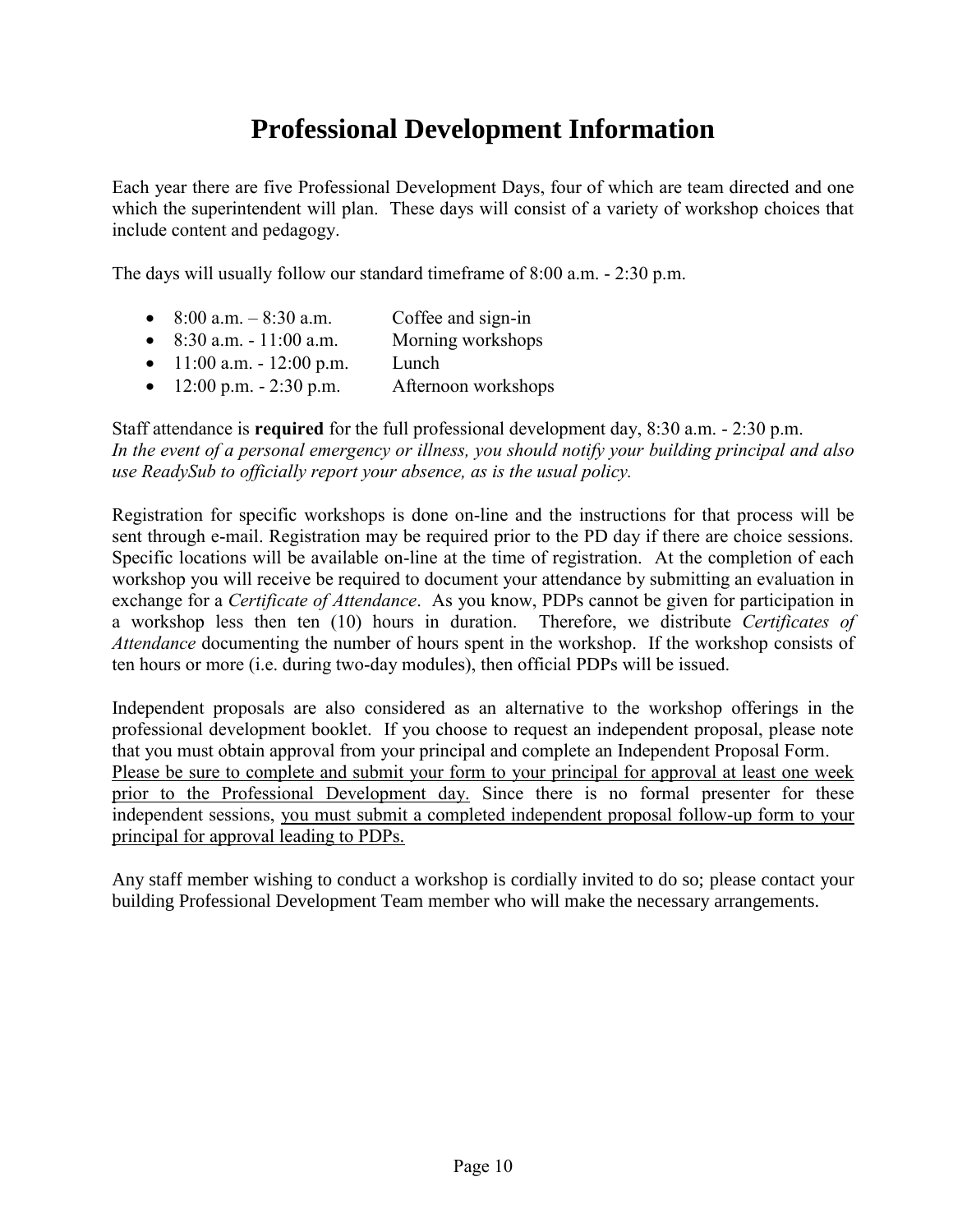### **Instructions for On-line Registration**

The Foxborough staff's registration for workshops for Professional Development Days is done online through the district's *Sched.com* account. The online registration process is as follows:

- The entire staff is notified, via email, of the upcoming registration period. This email includes a direct link to the *Sched.com* website.
- Staff will complete an online registration form and select their workshops.
- After registration closes to staff, individual building secretaries and principals will check to see that everyone has completed the registration within their buildings.
- At the end of the registration period, workshop participant lists are compiled at the central office, and attendance lists are created.
- The workshop attendance lists are distributed to the buildings for use on the day of the workshop.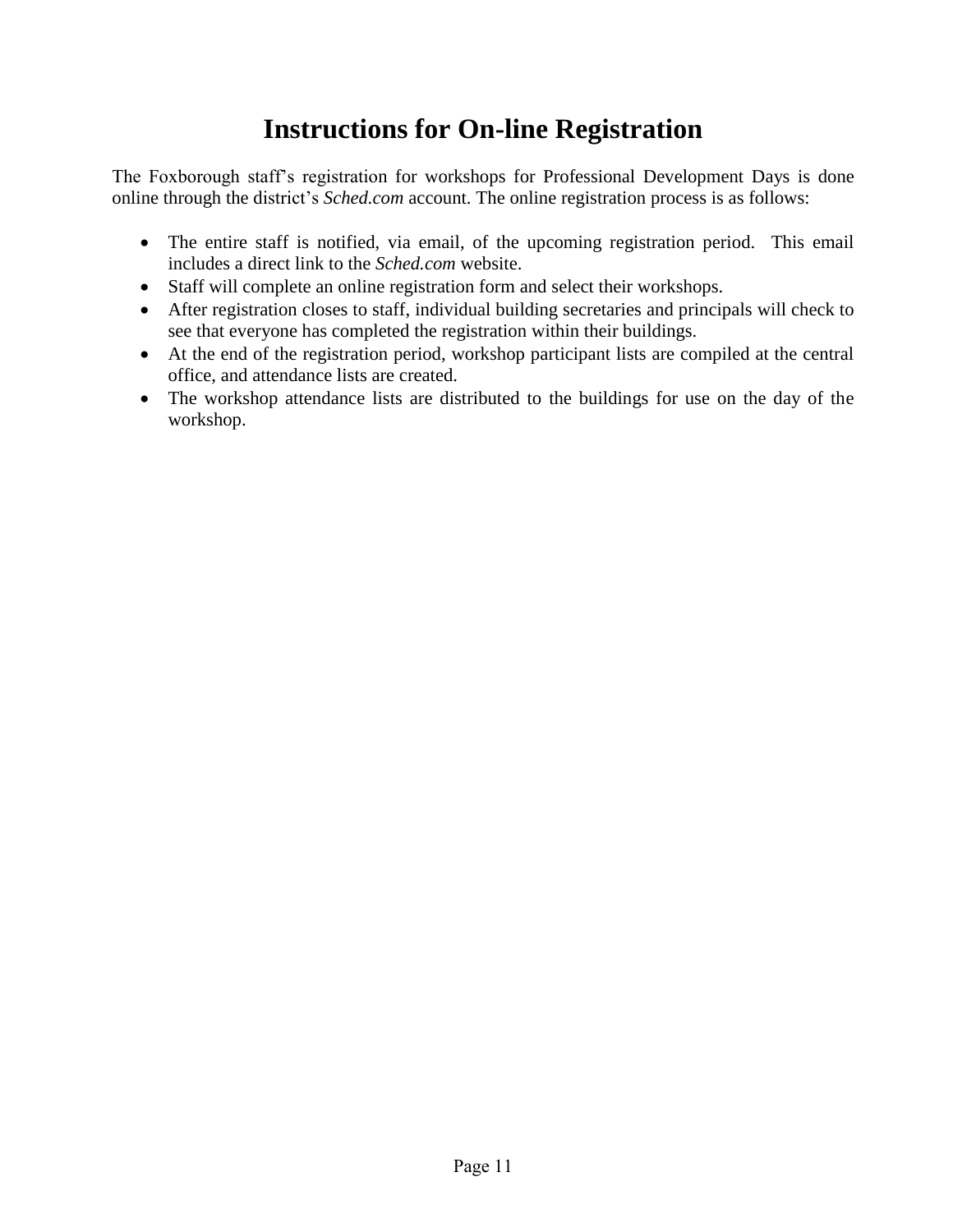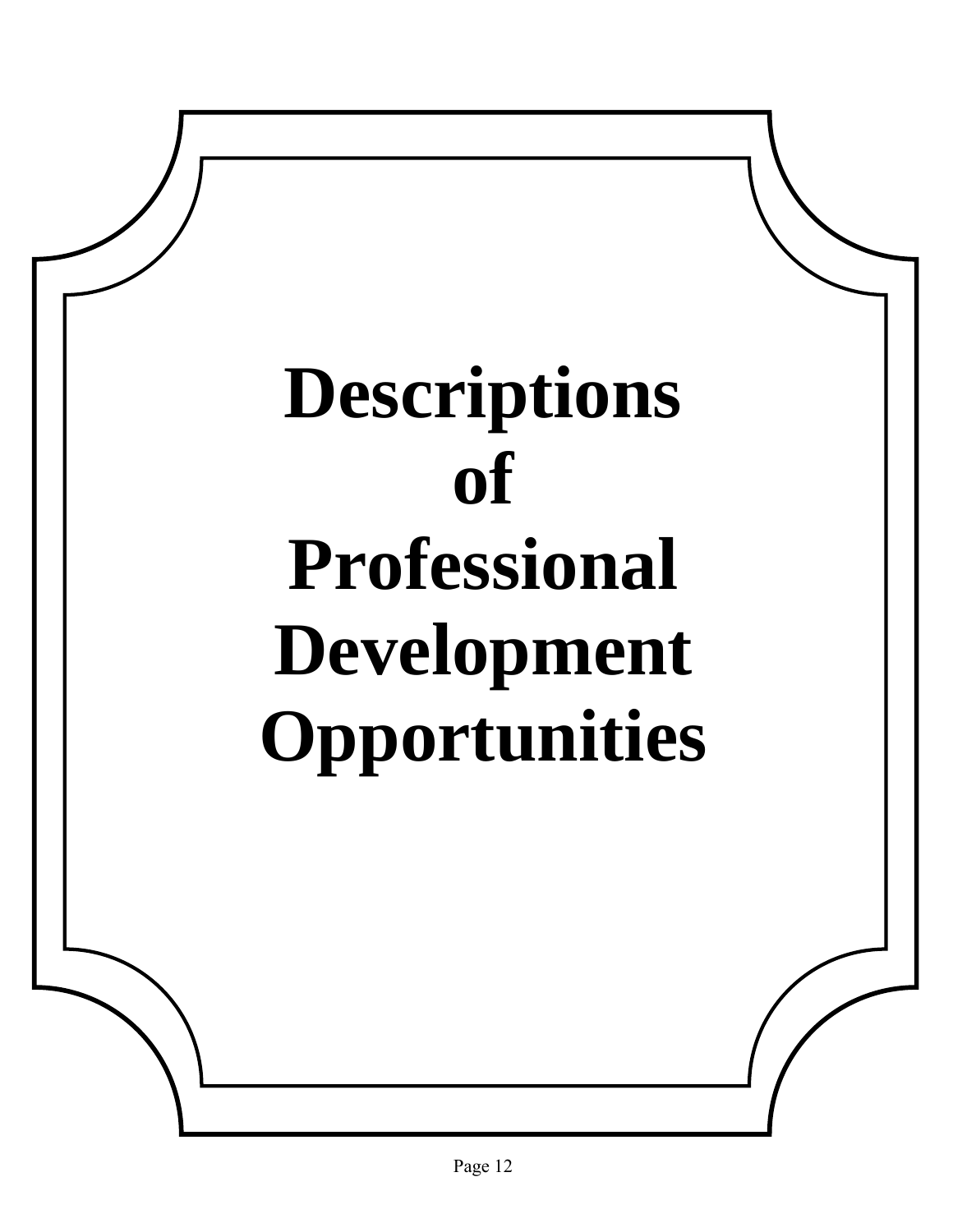### **Local Staff Development Opportunities (LSDO)**

The LSDO Professional Development Collaborative Program - The educational leaders of the developed by the public school districts of: Bellingham, Blackstone-Millville, Foxborough, Franklin, Mansfield, Mendon-Upton, Milford, Millis, Norfolk, Norton, North Attleboro, Plainville, Uxbridge, and Wrentham public school districts have jointly create a professional development collaborative called Local Staff Development Opportunities (LSDO). LSDO is an ongoing effort by these school districts to offer high quality, content-related professional development programs to their respective faculties. These programs allow "no cost" alternatives for obtaining the PDPs required by the Massachusetts Department of Education for re-certification. Participants may elect to pay an additional fee to receive college credits for the courses offered.

Any faculty member from a participating town is eligible to participate. A specific number of registrations are reserved for faculty members from each of the participating towns. Advertising for the LSDO courses is done by the distribution of flyers via e-mail to faculty. Registration instructions are included in the flyers.

### **Core Courses**

**Core courses** are foundation courses that are encouraged by the district in order to develop a professional teaching community built on common language and pedagogy of effective teaching.

Foxborough's Core Courses are:

- The Impact of Trauma on Learning (Lesley University)
- UDL for Equity (Novak Education)
- Responsive Classroom Core Course
- Technology Integration
- Sheltered English Immersion courses to improve classroom instruction for limited English proficient students

### **Just-In-Time Workshops**

The Just-In-Time Workshops are "one time" training sessions. These workshops can occur before, during or after school, depending on the preference of the teacher(s) involved. These training sessions are traditionally designed for the staff of a particular building, and are initiated by requests from the teachers and/or administration. There is no specific timetable for these workshops as they are based on staff needs.

### **Regional Offerings**

Occasionally, professional development opportunities may be planned for particular faculty groups through regional professional affiliations. Examples of this are shared south shore workshops offered on election day in November which are jointly planned by the south shore Lighthouse Assistant Superintendent's group or LSDO.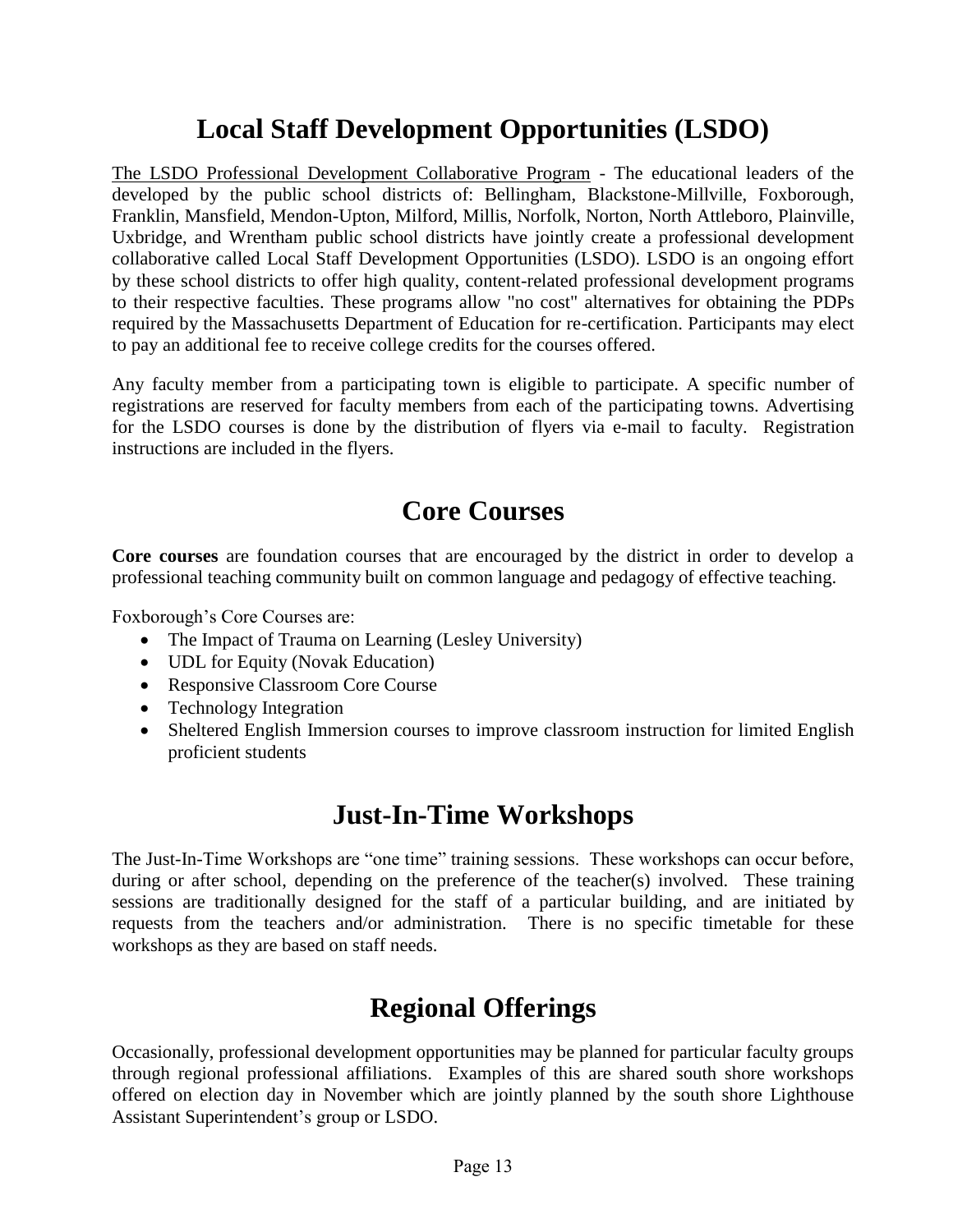### **Other Professional Development Opportunities**

### **Curriculum Development**

Curriculum development involves the review, revision, and rewriting of district-wide curriculum and units of instruction. Proposals for district-wide curriculum revision are generated by curriculum directors, department heads, and the assistant superintendent. Proposals may also be developed by classroom teachers and submitted to the building principals. Preference will be given to curriculum areas undergoing extensive review or revision through the Massachusetts Curriculum Frameworks, or to areas identified as having district-wide priority.

While most curriculum development work occurs during the summer months, some curriculum revision may also occur as needed throughout the school year.

### **Curriculum Review Teams**

The Foxborough Public Schools supports K-12 curriculum teams whose charge is to analyze the district's curricula (English Language Arts, Mathematics, Science, Social Studies, Technology, World Languages, Health/Wellness, Fine Arts, Business/Technical Education). These teams are responsible for comparing the current K-12 curricula under review with the corresponding Massachusetts Curriculum Frameworks learning standards. The teams collect and analyze data specific to instructional and assessment practices, content coverage, materials and resource needs, and professional development needs. A summary report, including K-12 recommendations, is required of each team. The assistant superintendent will initiate the need for a curriculum review based on the district's cycle approved by the School Committee.

### **Mentoring Program**

The Foxborough School System supports the continued improvement of teachers new to the district through its Mentoring Program. The purpose of the Mentoring Program is to link the novice with the veteran teacher upon whom he/she can rely on for assistance and guidance. During this mentoring period, ongoing collaboration will facilitate the growth of the novice toward the highest levels of professional and personal growth during his/her first two years of teaching in Foxborough.

Mentoring programs have been shown to help solve or reduce problems faced by new teachers. In addition, mentoring programs help retain promising teachers. According to TEACHERS  $21$ , a mentoring program should focus on the following:

- Curriculum
- Teaching effectiveness
- Classroom climate
- Identification of school problems
- Student behavior and discipline
- Meeting the needs of all students
- Parent/teacher relationships
- Emotional and personal support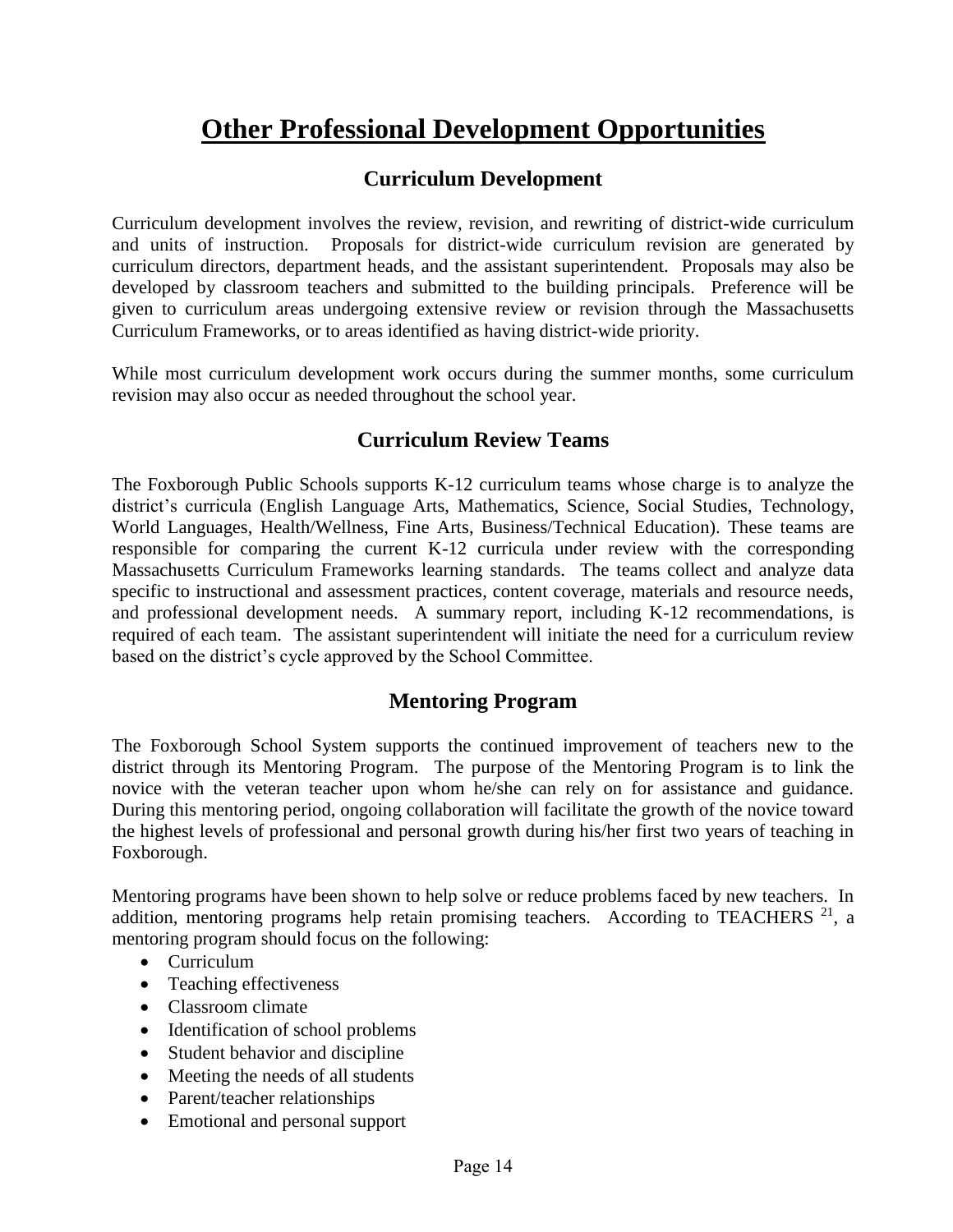### **Study Groups**

The goal of professional development is to improve teaching and learning, and to encourage professional growth in teachers. Study groups recognize that real growth occurs over time. Selfdirected professional study, teacher inquiry, and collaborative learning are wonderful ways to facilitate the sharing of ideas, professional dialogue, and reflection.

The following guidelines will help teachers form and plan study groups:

- 1. Duration: year-long
- 2. Contact hours: at least sixteen (two hours per month for at least eight months)
- 3. Number of participants: six fifteen
- 4. Model: selected from the following options:
	- **Discussion Group** (using sources as catalysts for discussion around a selected topic)
	- **Curriculum Experimentation** (select topic or unit of study; implement new design, unit, instructional model or methodology; collect data regarding its effectiveness; write summary report and recommendations)
	- **Lesson Study** (following the EDC guidelines, teachers create lessons, observe students, and discussion alternatives. These sessions should be facilitated by a trained facilitator)
	- **Looking at Student Work** (examining and discussing student work as a method of improving instruction, using the Annenberg *Critical Friends* model or other formal protocol; guidelines will be provided by the Professional Development Team)
	- **Case Studies** (an inquiry that studies an individual student or small group of students over time.)
	- **Practitioner Inquiry** (investigating research and best practice based on a specific topic or question)
- 5. Roles: study group roles, including facilitator, will be shared and rotated among group members
- 6. Outcomes: will vary depending on the model and topic selected
- 7. Documentation: Each teacher study group will submit:
	- an initial proposal detailing the topic, model, and tentative calendar
	- a list of participants and attendance records
	- agendas
	- minutes of meetings
	- individual assignments (logs or reflective journals)
	- group work product (summary report, recommendations, or other final product appropriate to the topic)

Teachers will form their own groups depending on topic of interest and mutual benefit.

Study group proposals should be submitted for approval to the building principal and then to Alison Mello, Assistant Superintendent, by the end of September. Please use the

**Study Group Proposal Form** included in this packet. The Professional Development Team will then disseminate to all staff a summary of the approved study groups for that school year, so that teachers have the opportunity to join a study group of interest. PDPs will be awarded for participation.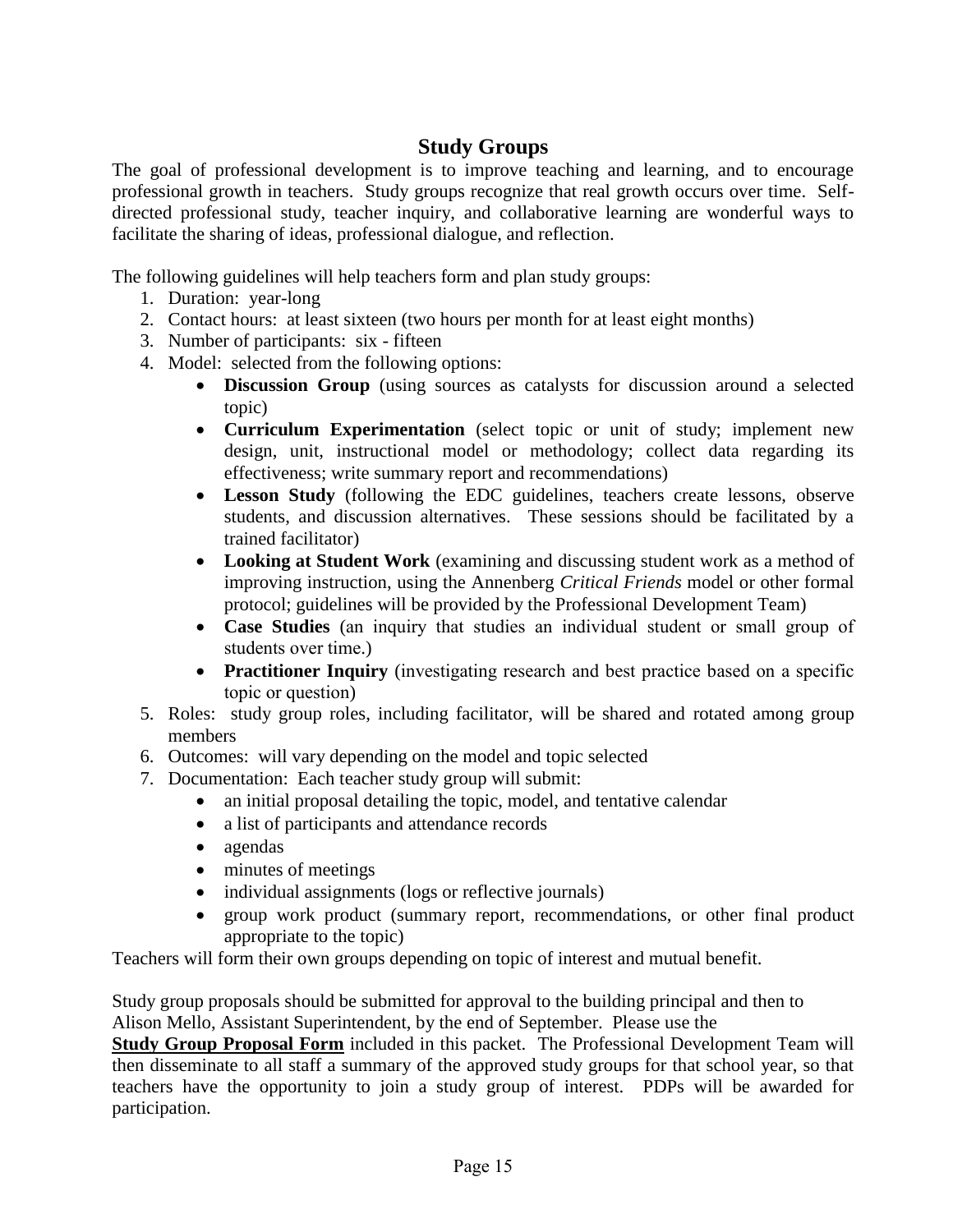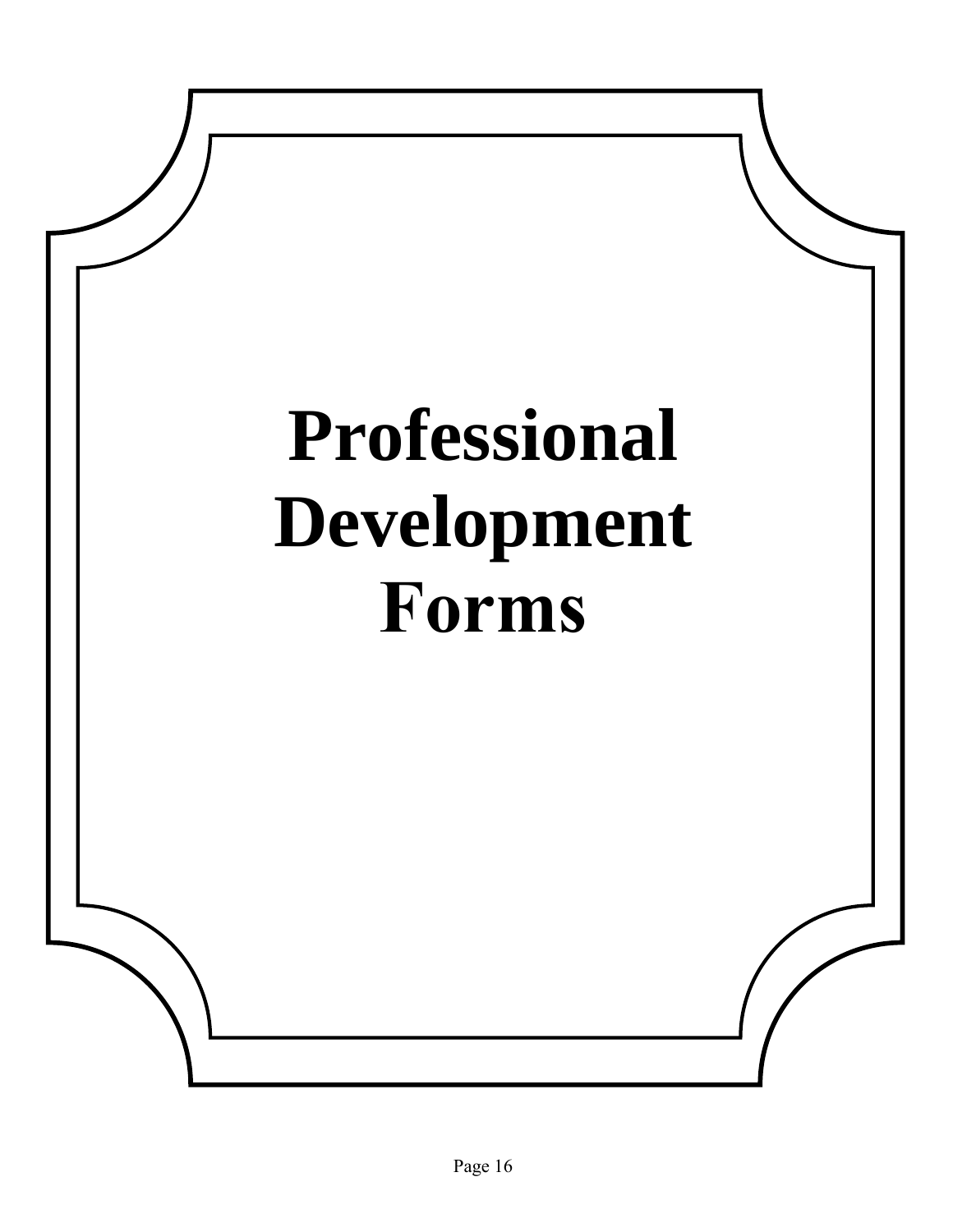### **Foxborough Public Schools Professional Development Day**

### **WORKSHOP PROPOSAL/DESCRIPTION**

Workshop Date:

Workshop Title: Requested Location: Time: 8:30 a.m.-11:00 a.m. or 12:00 p.m.-2:30 p.m. (Delete the wrong time) Presenter/Facilitator: Audience: Anticipated number of participants:

Workshop Description: (type below)

| Equipment Request $(\sqrt{})$                                                                          |  |  |  |  |  |
|--------------------------------------------------------------------------------------------------------|--|--|--|--|--|
| ____Document Camera ______LCD Projector _____Computer (Apple/PC)                                       |  |  |  |  |  |
| ______ Remote Clicker _______ Screen _______ Sound _________ IWB ______Physical set-up                 |  |  |  |  |  |
| ____Flip chart _____Internet ____Website access (i.e., unblock YouTube)                                |  |  |  |  |  |
| _____DVD Player _______ Microphone (lapel or hand-held) _______ Other                                  |  |  |  |  |  |
| Building Assignment (By Committee or Assistant Superintendent)<br>High School Ahern Igo Burrell Taylor |  |  |  |  |  |
| Space Requested:                                                                                       |  |  |  |  |  |

 $\mathcal{L}_\text{max} = \mathcal{L}_\text{max} = \mathcal{L}_\text{max} = \mathcal{L}_\text{max} = \mathcal{L}_\text{max} = \mathcal{L}_\text{max} = \mathcal{L}_\text{max} = \mathcal{L}_\text{max} = \mathcal{L}_\text{max} = \mathcal{L}_\text{max} = \mathcal{L}_\text{max} = \mathcal{L}_\text{max} = \mathcal{L}_\text{max} = \mathcal{L}_\text{max} = \mathcal{L}_\text{max} = \mathcal{L}_\text{max} = \mathcal{L}_\text{max} = \mathcal{L}_\text{max} = \mathcal{$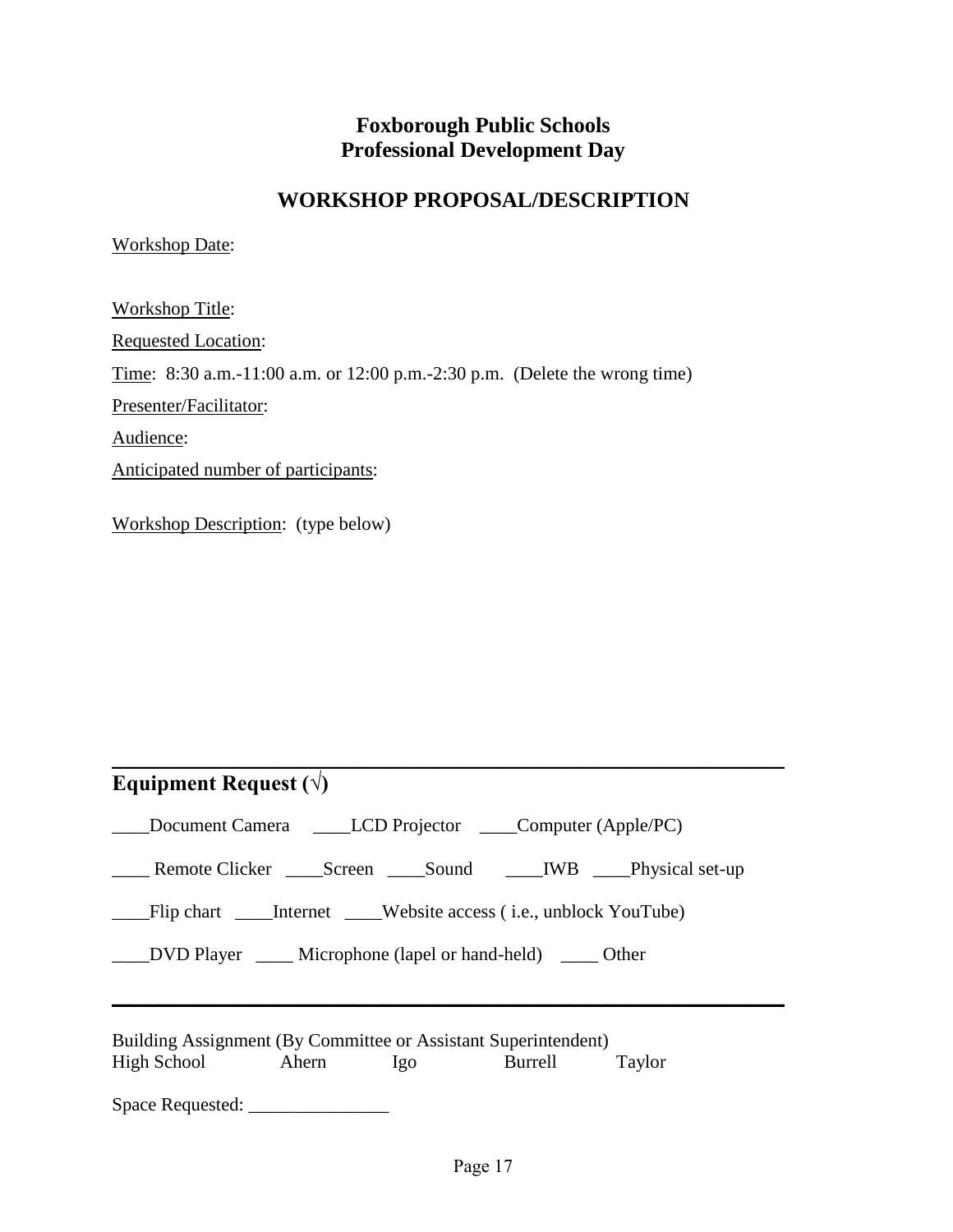### **FOXBOROUGH PUBLIC SCHOOLS Professional Development Independent Proposal**

|                      | Session Title: <u>New York: New York: New York: New York: New York: New York: New York: New York: New York: New York: New York: New York: New York: New York: New York: New York: New York: New York: New York: New York: New Yo</u> |                            |                                            |  |  |
|----------------------|--------------------------------------------------------------------------------------------------------------------------------------------------------------------------------------------------------------------------------------|----------------------------|--------------------------------------------|--|--|
| <b>Session Time:</b> |                                                                                                                                                                                                                                      | <b>Strand:</b> Check below |                                            |  |  |
|                      | AM $(8:30-11:00)$                                                                                                                                                                                                                    |                            | A: Assessment                              |  |  |
|                      |                                                                                                                                                                                                                                      |                            | CI: Curriculum & Instruction               |  |  |
|                      | PM (12:00-2:30)                                                                                                                                                                                                                      |                            | L: Legal Issues/Regulations                |  |  |
|                      |                                                                                                                                                                                                                                      |                            | SA: Issues that Impact Student Achievement |  |  |
|                      | All Day (8:30-2:30)                                                                                                                                                                                                                  |                            | SE: Special Education                      |  |  |
|                      |                                                                                                                                                                                                                                      |                            | T: Technology                              |  |  |
|                      | Session Location: New York 1988                                                                                                                                                                                                      |                            |                                            |  |  |
| Participants:        |                                                                                                                                                                                                                                      |                            |                                            |  |  |
|                      |                                                                                                                                                                                                                                      |                            |                                            |  |  |
|                      |                                                                                                                                                                                                                                      |                            |                                            |  |  |

#### **Session Description (include discipline, strand, and learning standards):**

Describe what you intend to accomplish in this workshop session. Specify the discipline, strand, and learning standard or standard(s) that your work supports, if applicable. Each participant, either individually or in collaboration with team members, must submit a completed follow-up form to his/her building principal who will be responsible for crediting PDPs.

If this proposal may be of interest to colleagues in other buildings, please make every effort to notify them of your plans and invite them to participate.

Submit this proposal to your building principal for approval at least one week before the scheduled Professional Development Day.

| Principal's signature | Date                                                                                     |
|-----------------------|------------------------------------------------------------------------------------------|
| .                     |                                                                                          |
| question?             | Are any of the above participants required to attend a mandatory workshop on the date in |
| $Yes$                 | $\rm{No}$                                                                                |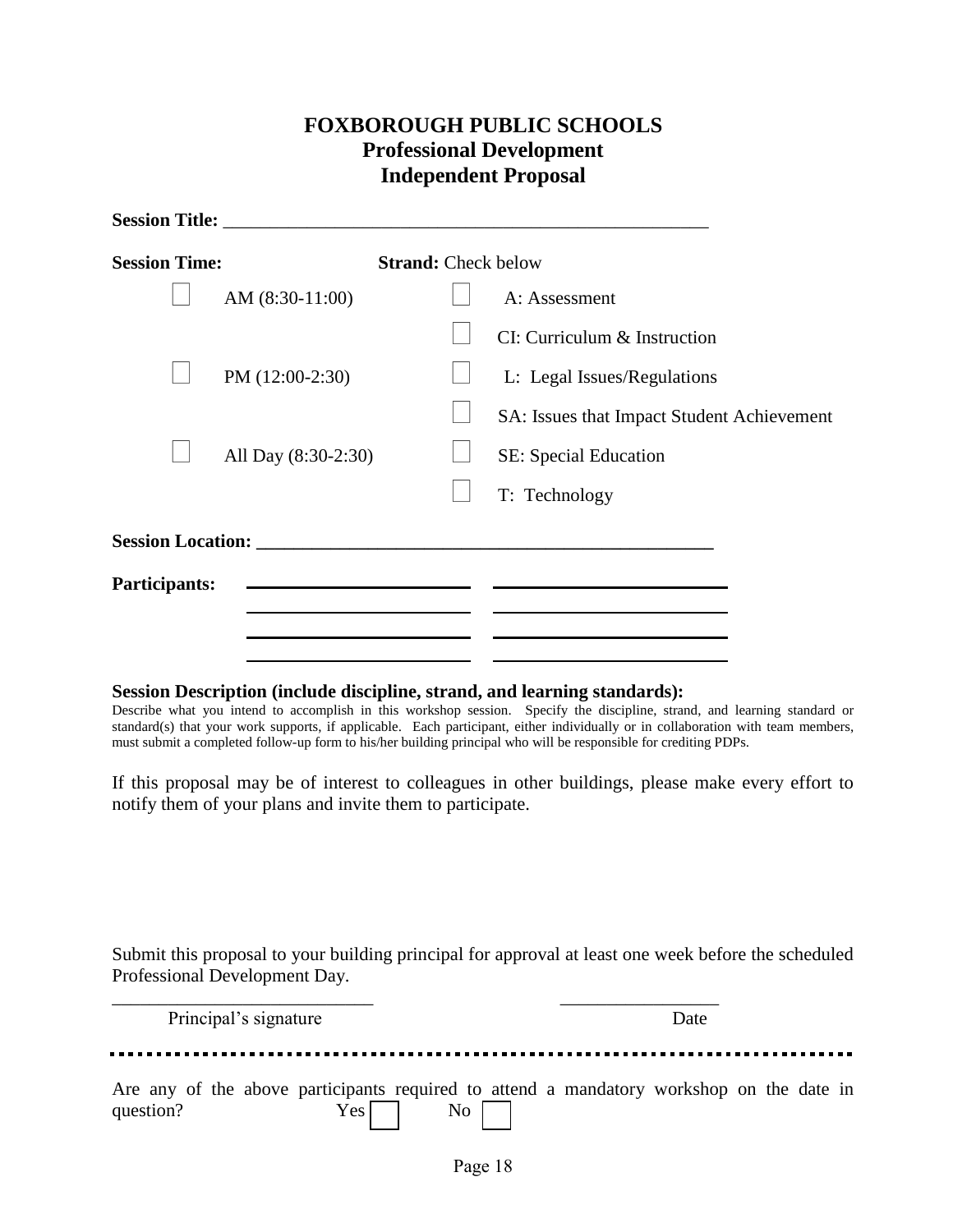### **FOXBOROUGH PUBLIC SCHOOLS Professional Development Independent Proposal Follow-up Form**

|                      | Professional Development Day: __________                    |             |
|----------------------|-------------------------------------------------------------|-------------|
|                      |                                                             | <b>Date</b> |
|                      |                                                             |             |
| <b>Session Time:</b> |                                                             |             |
|                      | AM (8:30-11:00)                                             |             |
|                      | PM (12:00-2:30)                                             |             |
|                      | All Day (8:30-2:30)                                         |             |
|                      | <b>Session Location:</b> Session 2014                       |             |
| <b>Participants:</b> | <u> 1989 - Johann Barbara, martxa al III-lea (h. 1989).</u> |             |
|                      |                                                             |             |
|                      |                                                             |             |
|                      |                                                             |             |

**Please describe what you accomplished:**

Please submit your work product and this form to your building principal within one week after the date requested.

Principal's Signature Date

\_\_\_\_\_\_\_\_\_\_\_\_\_\_\_\_\_\_\_\_\_\_\_\_\_\_ \_\_\_\_\_\_\_\_\_\_\_\_\_\_\_\_\_\_\_\_\_\_\_\_\_\_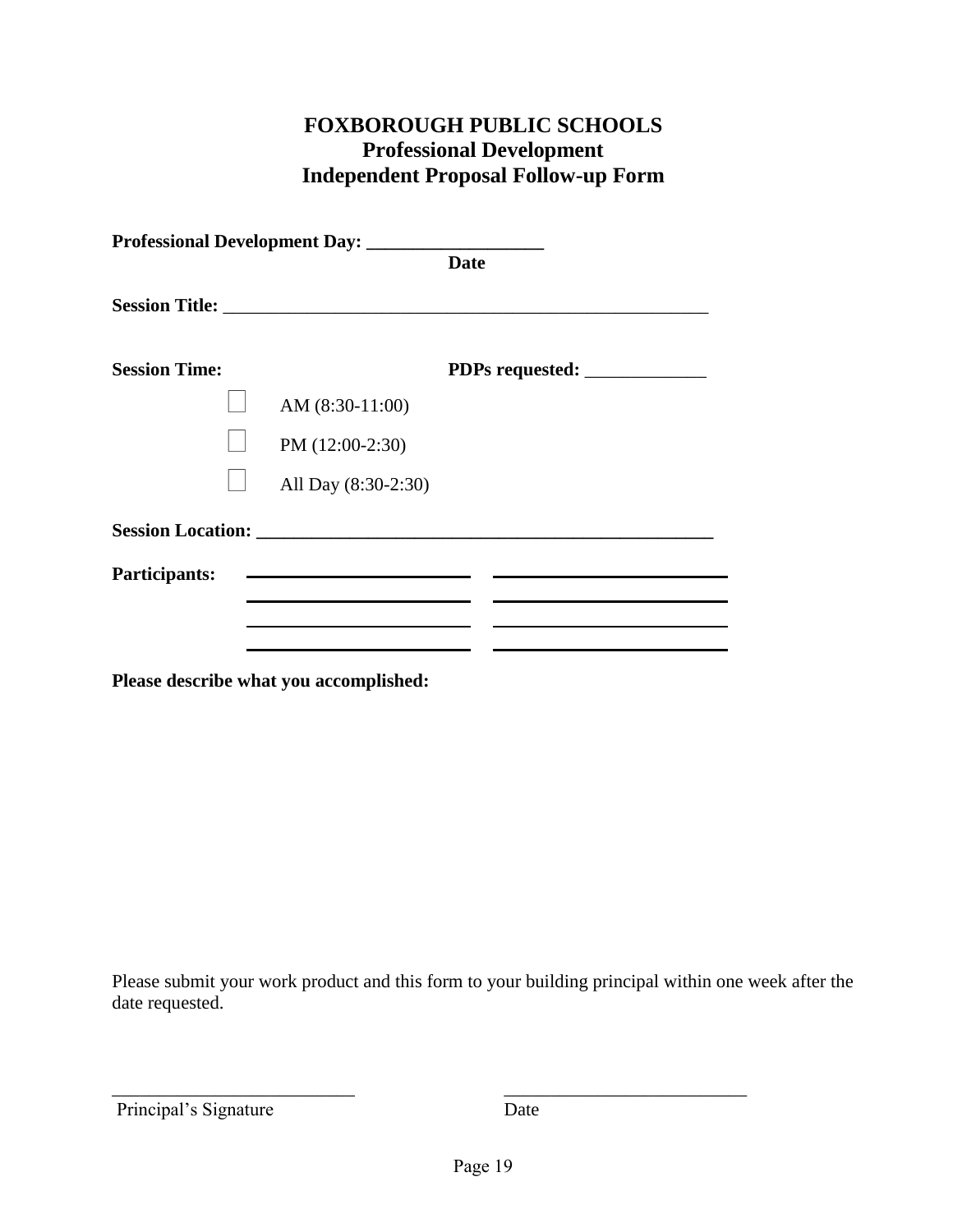### **FOXBOROUGH PUBLIC SCHOOLS Professional Development – Date:\_\_\_\_\_\_\_\_ Workshop Evaluation**

Please fill out this form and return it to the facilitator. Once it has been completed, the facilitator will present you with your certificate of attendance.

| Name:         |  |
|---------------|--|
| $'$ Optionai, |  |

| Workshop Title: | <b>Session:</b> AM or PM (please circle) |
|-----------------|------------------------------------------|
|-----------------|------------------------------------------|

#### **Please circle the response that most closely represents your assessment of today's session.**

|                                                                                                     | Poor | <b>Below</b><br>Average | Average | Above<br>Average | Outstanding |
|-----------------------------------------------------------------------------------------------------|------|-------------------------|---------|------------------|-------------|
| The presenter was clear, organized and effectively<br>addressed the topic.                          | 1    | $\overline{2}$          | 3       | 4                |             |
| The content of this session was useful to me in<br>terms of my teaching and curriculum development. |      | $\overline{2}$          | 3       | 4                |             |
| This session provided new information relevant to<br>my position.                                   |      | $\overline{2}$          | 3       | 4                |             |
| Overall rating of this session                                                                      |      | 2                       | 3       | 4                |             |

The amount of time allotted today for this professional development topic was:

\_\_\_\_\_\_ appropriate \_\_\_\_\_\_\_ too short \_\_\_\_\_\_ too long

Please state your reason(s) for any comments of a score of 1 or 2:

Comments/suggestions for the presenter:

#### **Please return this form to collect your Certificate of Attendance for PDPs**

**Revised 8/2016**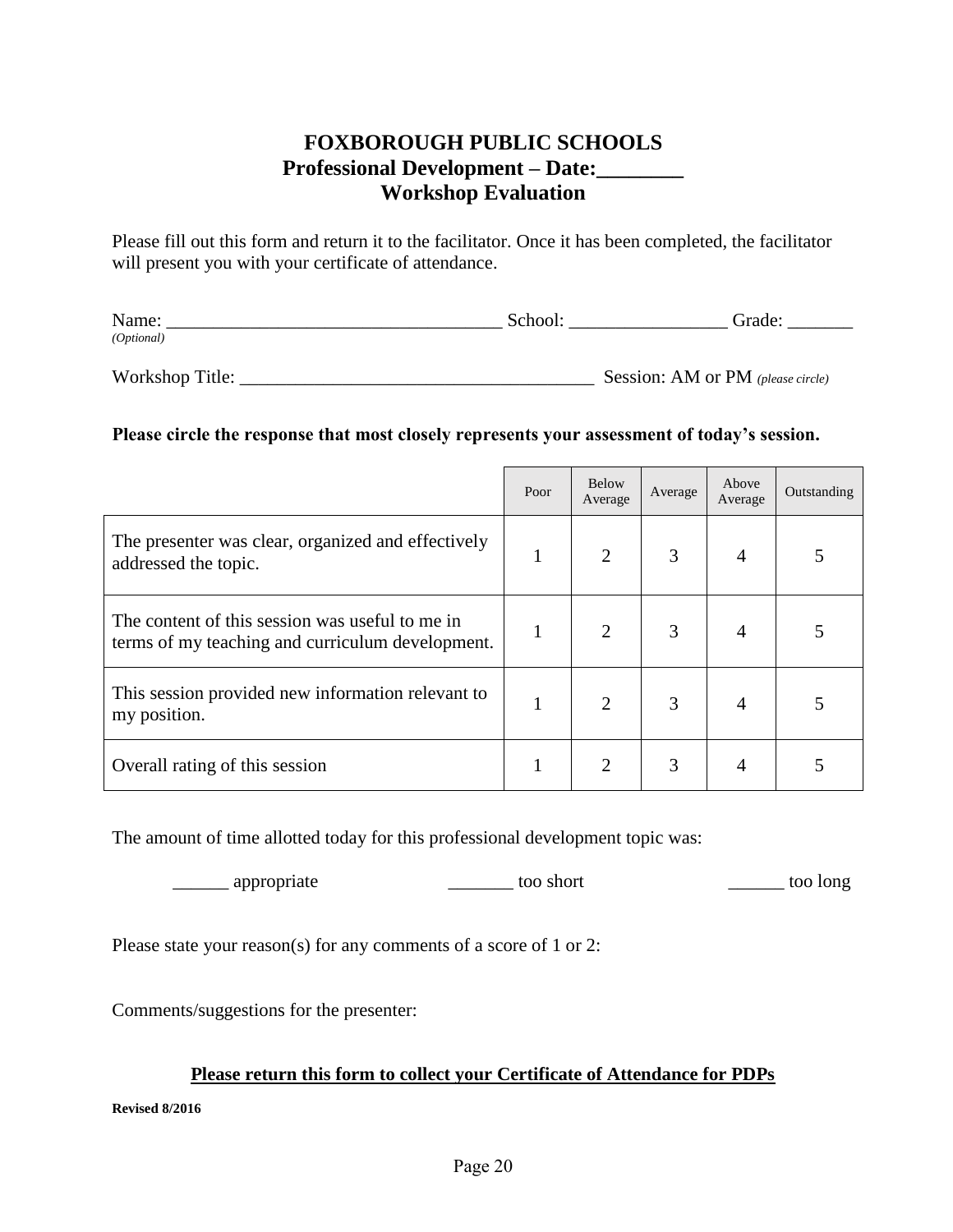### **FOXBOROUGH PUBLIC SCHOOLS Professional Development ~ Study Group Proposal Form**

| What do you hope to accomplish?                                                                                                                                                                                                                                                                |                                                                                   |  |  |  |  |
|------------------------------------------------------------------------------------------------------------------------------------------------------------------------------------------------------------------------------------------------------------------------------------------------|-----------------------------------------------------------------------------------|--|--|--|--|
|                                                                                                                                                                                                                                                                                                |                                                                                   |  |  |  |  |
| Model selected (check one):                                                                                                                                                                                                                                                                    |                                                                                   |  |  |  |  |
| <b>Discussion Group</b>                                                                                                                                                                                                                                                                        | <b>Lesson Study</b><br>$\frac{1}{2}$                                              |  |  |  |  |
| Curriculum Experimentation                                                                                                                                                                                                                                                                     | <b>Case Studies</b>                                                               |  |  |  |  |
| Looking at Student Work _________                                                                                                                                                                                                                                                              | Practitioner Inquiry                                                              |  |  |  |  |
| Participants: (list by name or describe intended audience)                                                                                                                                                                                                                                     |                                                                                   |  |  |  |  |
|                                                                                                                                                                                                                                                                                                | ,我们也不能在这里的时候,我们也不能在这里的时候,我们也不能会在这里的时候,我们也不能会在这里的时候,我们也不能会在这里的时候,我们也不能会在这里的时候,我们也不 |  |  |  |  |
|                                                                                                                                                                                                                                                                                                |                                                                                   |  |  |  |  |
|                                                                                                                                                                                                                                                                                                |                                                                                   |  |  |  |  |
| Proposed meeting schedule (dates, times, location):                                                                                                                                                                                                                                            |                                                                                   |  |  |  |  |
|                                                                                                                                                                                                                                                                                                |                                                                                   |  |  |  |  |
|                                                                                                                                                                                                                                                                                                |                                                                                   |  |  |  |  |
|                                                                                                                                                                                                                                                                                                |                                                                                   |  |  |  |  |
| Please submit this proposal to your building principal for approval. Be sure to keep a copy for your records.<br>All proposals will be reviewed for final approval by the Assistant Superintendent. A list of all proposals<br>will be distributed to the staff shortly thereafter. Thank You. |                                                                                   |  |  |  |  |
| Principal / Directors' Signature                                                                                                                                                                                                                                                               | Date                                                                              |  |  |  |  |
|                                                                                                                                                                                                                                                                                                |                                                                                   |  |  |  |  |
|                                                                                                                                                                                                                                                                                                |                                                                                   |  |  |  |  |
| <b>Assistant Superintendent's Signature</b>                                                                                                                                                                                                                                                    | Date                                                                              |  |  |  |  |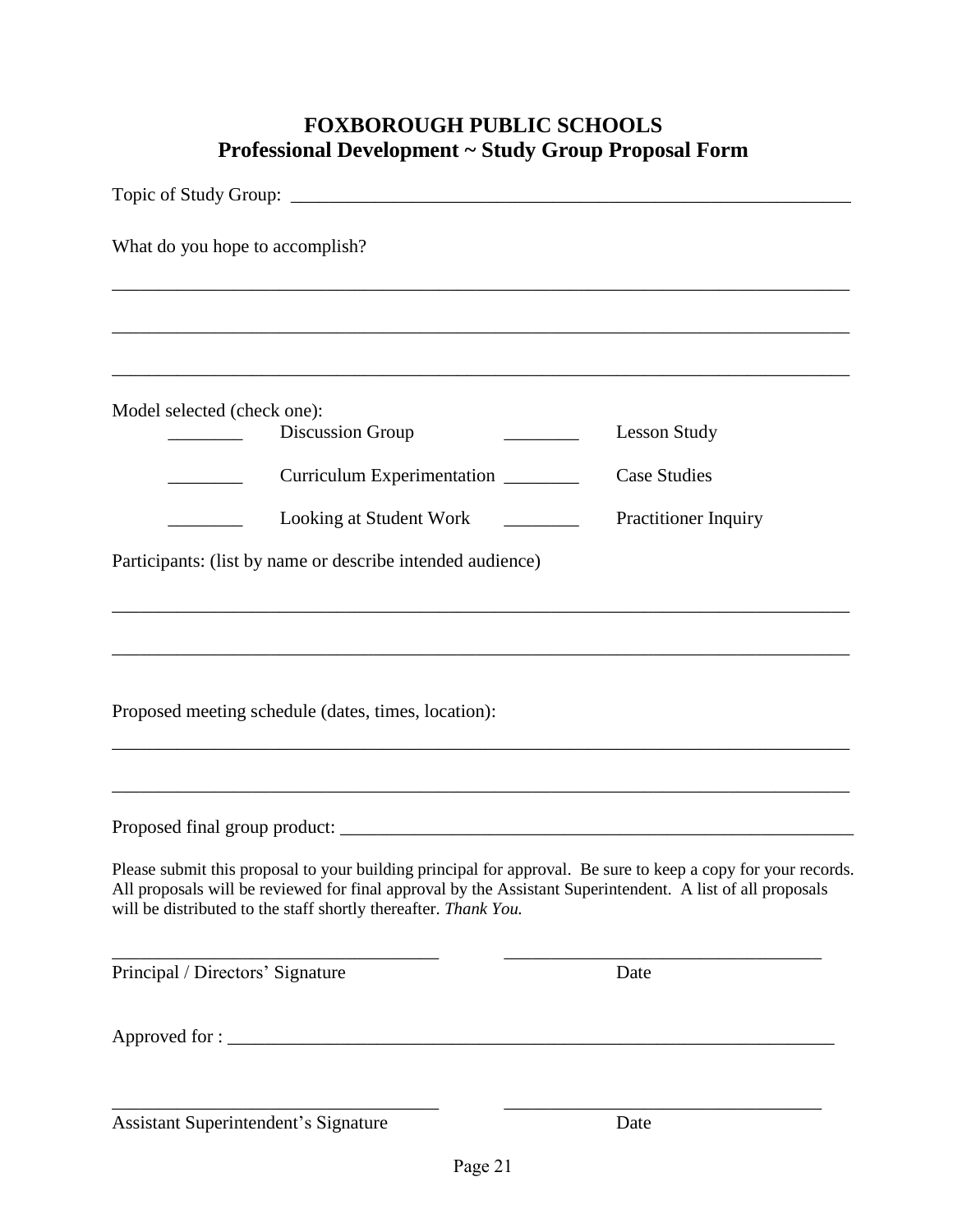**Yellow form Revised 7/20**

#### **COURSE APPROVAL AND REIMBURSEMENT REQUEST**

| Title of Course                                                                                                                                           |                                                                                                                                                                                                                                                                                                                                                                                                                                                                                                                                                                    |
|-----------------------------------------------------------------------------------------------------------------------------------------------------------|--------------------------------------------------------------------------------------------------------------------------------------------------------------------------------------------------------------------------------------------------------------------------------------------------------------------------------------------------------------------------------------------------------------------------------------------------------------------------------------------------------------------------------------------------------------------|
| (Attach course description)                                                                                                                               |                                                                                                                                                                                                                                                                                                                                                                                                                                                                                                                                                                    |
| Degree Program __________________Type of course (Face-to-face/online/hybrid): ________________                                                            |                                                                                                                                                                                                                                                                                                                                                                                                                                                                                                                                                                    |
|                                                                                                                                                           |                                                                                                                                                                                                                                                                                                                                                                                                                                                                                                                                                                    |
| Relationship to System/Individual Professional Objectives                                                                                                 |                                                                                                                                                                                                                                                                                                                                                                                                                                                                                                                                                                    |
| # College Credit Hours _______<br>Current # of College Credit Hours                                                                                       | # Inservice Credit Hours _______<br>Current # of Inservice Credit Hours                                                                                                                                                                                                                                                                                                                                                                                                                                                                                            |
| Current Position on Salary Schedule ________________                                                                                                      |                                                                                                                                                                                                                                                                                                                                                                                                                                                                                                                                                                    |
| What step in the salary column will you advance to upon completion of this course (if applicable)? ________                                               |                                                                                                                                                                                                                                                                                                                                                                                                                                                                                                                                                                    |
| Request Reimbursement ________ Yes _______ No                                                                                                             | Estimated Cost of Course                                                                                                                                                                                                                                                                                                                                                                                                                                                                                                                                           |
| Principal's Approval/Disapproval*                                                                                                                         | Date                                                                                                                                                                                                                                                                                                                                                                                                                                                                                                                                                               |
| Superintendent's Approval/Disapproval*<br><i><b>*Remarks</b></i>                                                                                          | Date                                                                                                                                                                                                                                                                                                                                                                                                                                                                                                                                                               |
| <b>INSTRUCTIONS:</b>                                                                                                                                      |                                                                                                                                                                                                                                                                                                                                                                                                                                                                                                                                                                    |
| to \$350.00 reimbursement per course or 100% of tuition and fees if the total is less than \$350.00 and<br>as well as proof of payment for reimbursement. | Course approval and reimbursement requests must be approved PRIOR to starting a course. This signed<br>(by principal) request must be accompanied by a course description. Please remember teachers are entitled<br>instructional assistants are entitled to \$1500.00 reimbursement per course or 100% of tuition and fees if the<br>total is less than \$1500.00 as outlined in each collective bargaining agreement. Finally, you must provide<br>the Personnel Office with evidence of satisfactory completion of the course for final salary/credit approval, |
|                                                                                                                                                           |                                                                                                                                                                                                                                                                                                                                                                                                                                                                                                                                                                    |
|                                                                                                                                                           | <b>Central Office Use Only</b>                                                                                                                                                                                                                                                                                                                                                                                                                                                                                                                                     |
| Evidence of course or degree completion submitted on _________                                                                                            | □<br>Date                                                                                                                                                                                                                                                                                                                                                                                                                                                                                                                                                          |
| Proof of payment $\Box$                                                                                                                                   |                                                                                                                                                                                                                                                                                                                                                                                                                                                                                                                                                                    |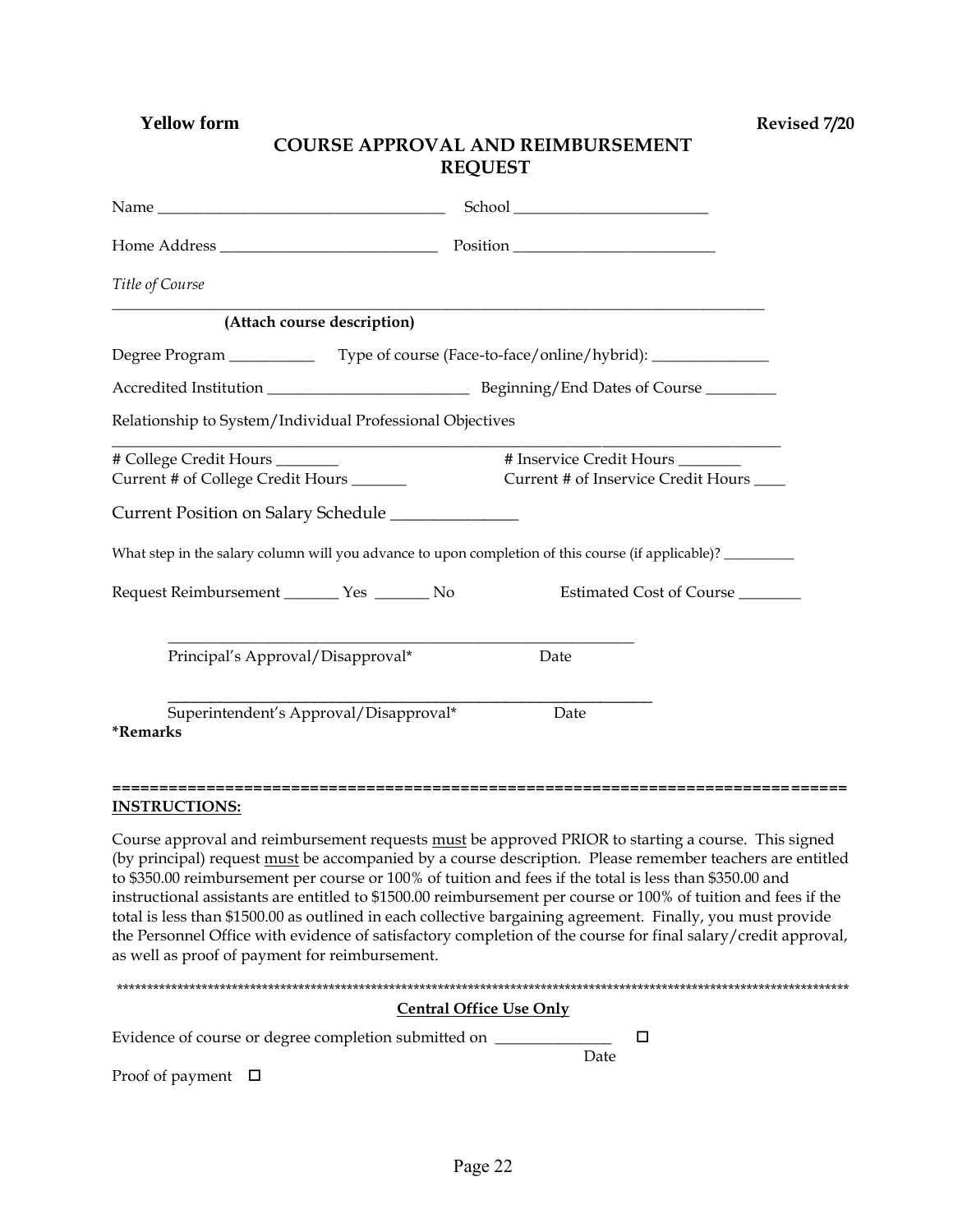#### **WORKSHOP/CONFERENCE APPROVAL REQUEST**

|                      |                      |                                                                                                                                                                                                                                                                                      |            |    | Will this request interfere with your appointed work assignment? *Yes __________ No ________<br>(*If Yes, then you must document the PD in ReadySub and indicate if you need a sub or not)                       |
|----------------------|----------------------|--------------------------------------------------------------------------------------------------------------------------------------------------------------------------------------------------------------------------------------------------------------------------------------|------------|----|------------------------------------------------------------------------------------------------------------------------------------------------------------------------------------------------------------------|
|                      |                      | <b>System Priority</b>                                                                                                                                                                                                                                                               | Yes        | No |                                                                                                                                                                                                                  |
|                      |                      | <b>Building Priority</b>                                                                                                                                                                                                                                                             | <b>Yes</b> | No |                                                                                                                                                                                                                  |
|                      |                      | Individual Priority                                                                                                                                                                                                                                                                  | Yes        | No |                                                                                                                                                                                                                  |
|                      |                      |                                                                                                                                                                                                                                                                                      |            |    |                                                                                                                                                                                                                  |
|                      | Approved/Disapproved |                                                                                                                                                                                                                                                                                      |            |    | Building Administrator's Signature____________________ Date: ___________________                                                                                                                                 |
|                      | Approved/Disapproved |                                                                                                                                                                                                                                                                                      |            |    | Superintendent/Designee Signature________________ Date: _____________                                                                                                                                            |
| <b>INSTRUCTIONS:</b> |                      |                                                                                                                                                                                                                                                                                      |            |    |                                                                                                                                                                                                                  |
| reservations         |                      | (workshop/conference details and documentation of who to pay the registration fee to).<br>Please note your preference to self-register below and we will email you the PO to upload. If<br>have been made before filing this form, please indicate so there will be no duplications. |            |    | 1. a) This signed (by principal) form <b>must</b> be accompanied by all information required for registering                                                                                                     |
| will be paid.        |                      |                                                                                                                                                                                                                                                                                      |            |    | b) In the event that you are requesting expenses to be reimbursed (i.e., meals, hotel, if applicable) we will<br>need a signed reimbursement form with anticipated expenses prior to the conference. No mileage  |
| 2.<br>encumbered.    |                      | You must have the PO or Req. number prior to registering to ensure the registration fee is                                                                                                                                                                                           |            |    | If your request is approved, your registration and purchase order will be processed from the central<br>office. ** If you choose to self-register then please note below and we will email you the PO to upload. |
| 3.                   |                      | 543-1675 to check on the status of your request.                                                                                                                                                                                                                                     |            |    | No staff member may attend a workshop/conference without approval by the Superintendent. If<br>you have not received registration confirmation within a week, please call Debbie Marcelonis at 508-              |
| <b>ATTACHED:</b>     |                      | Vendor information for Purchase Order □<br>Registration form or link information $\Box$<br>Expense Reimbursement form (if applicable) $\Box$                                                                                                                                         | <b>OR</b>  |    | Central Office will enter Requisition (#<br>Email me the PO to ** self-register $\Box$                                                                                                                           |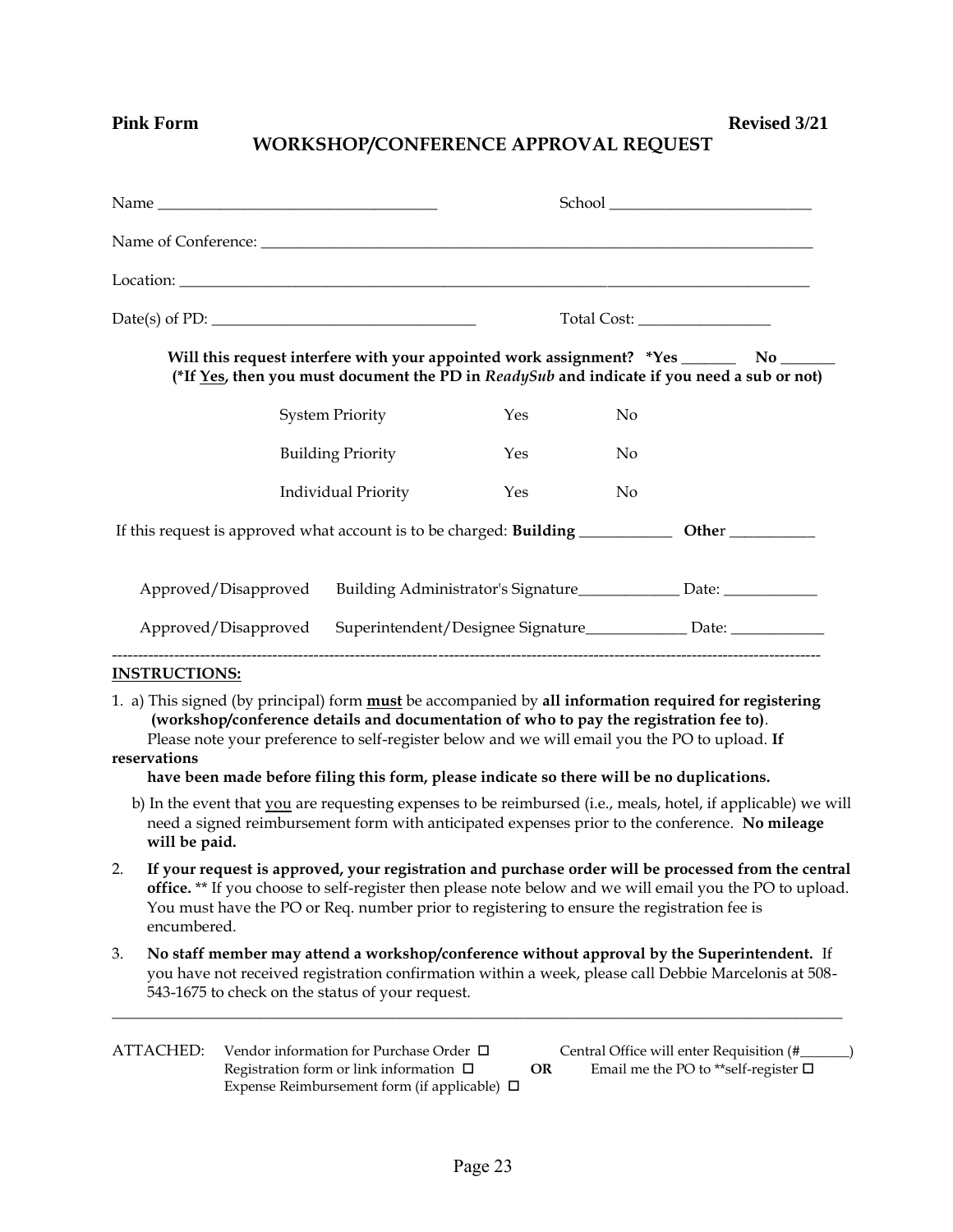#### **Sample Purchase Order Request for Conference Reimbursement**

#### FOXBOROUGH PUBLIC SCHOOLS

TO: Conference Company Name **Address** 

**SHIP TO: School Name** 

**ATTENTION: Teacher/Staff Name** 

#### (GENERAL NOTES - PLEASE USE THE SPACE BELOW FOR ANY NECESSARY NOTES)

|          | PURCHASE ORDER DATE:                                                                     |                                     |               |
|----------|------------------------------------------------------------------------------------------|-------------------------------------|---------------|
| QUANTITY | DESCRIPTION                                                                              | UNIT PRICE                          | <b>AMOUNT</b> |
|          |                                                                                          |                                     | 0.00          |
|          | <b>Name of Conference</b>                                                                |                                     | 0.00          |
|          | Location                                                                                 |                                     | 0.00          |
|          | <b>Dates of Conference</b>                                                               |                                     | 0.00          |
|          |                                                                                          |                                     | 0.00          |
|          |                                                                                          |                                     | 0.00          |
|          |                                                                                          |                                     | 0.00          |
|          |                                                                                          |                                     | 0.00          |
|          |                                                                                          |                                     | 0.00          |
|          |                                                                                          |                                     | 0.00          |
|          |                                                                                          |                                     | 0.00          |
|          |                                                                                          |                                     |               |
|          |                                                                                          |                                     |               |
|          |                                                                                          | Subtotal:                           | 0.00          |
|          |                                                                                          | Shipping & Handling (if applicable) | 0.00          |
|          |                                                                                          | TOTAL:                              | \$0.00        |
|          | (INTERNAL USE): ORGANIZATION CODE <b>CONVERGED ASSESSED</b><br><b>REQUISITION NUMBER</b> | <b>OBJECT CODE</b>                  |               |
|          |                                                                                          |                                     | 3/12/09       |